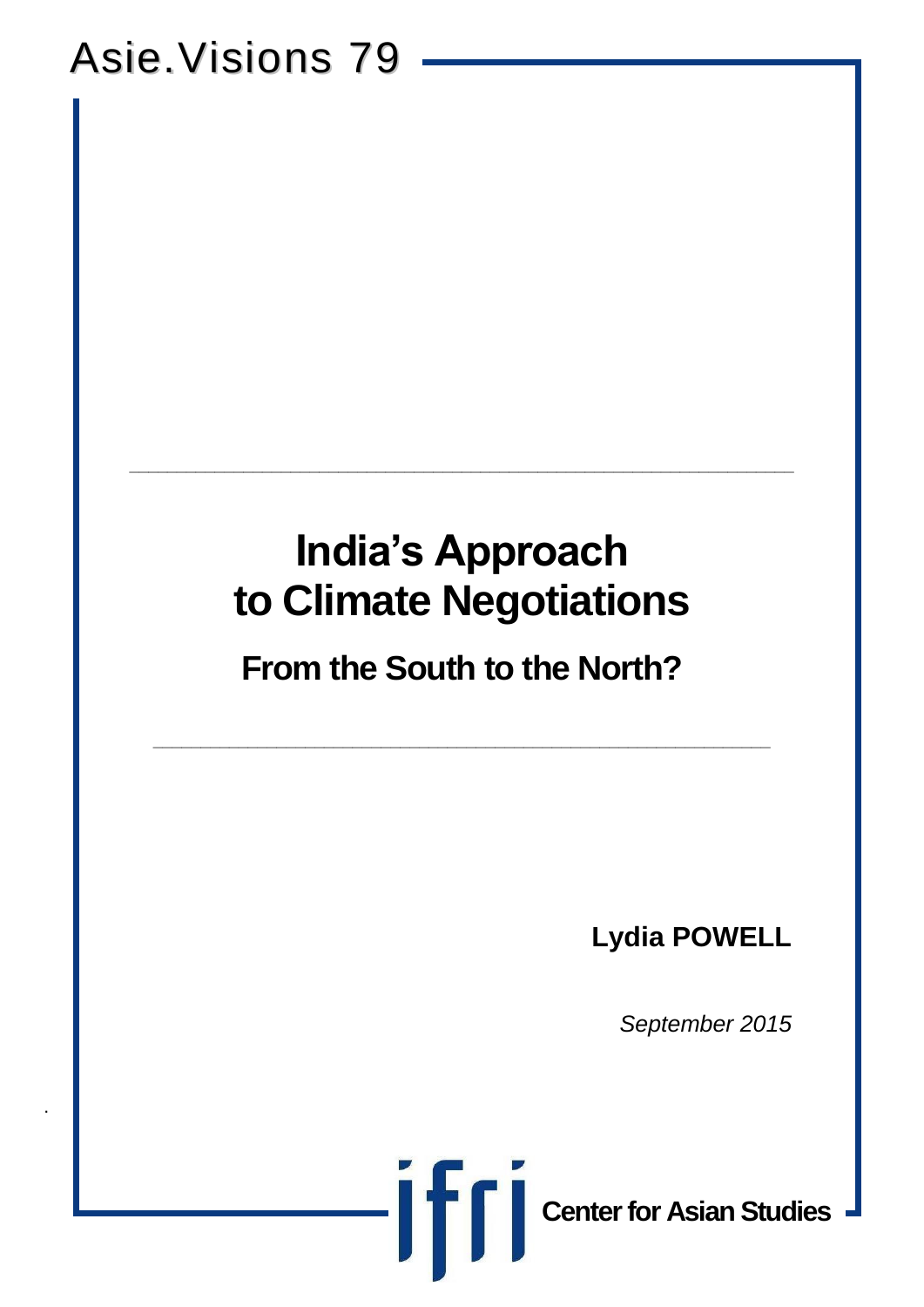The Institut français des relations internationales (Ifri) is a research center and a forum for debate on major international political and economic issues.

Headed by Thierry de Montbrial since its founding in 1979, Ifri is a nongovernmental and a non-profit organization.

As an independent think tank, Ifri sets its own research agenda, publishing its findings regularly for a global audience.

Using an interdisciplinary approach, Ifri brings together political and economic decision-makers, researchers and internationally renowned experts to animate its debate and research activities.

With offices in Paris and Brussels, Ifri stands out as one of the rare French think tanks to have positioned itself at the very heart of European debate.

> *The opinions expressed in this text are the responsibility of the author alone*.

> > ISBN: 978-2-36567-450-8 © All rights reserved, Ifri, 2015

IFRI 27, RUE DE LA PROCESSION 75740 PARIS CEDEX 15 – FRANCE Tel: +33 (0)1 40 61 60 00 Fax: +33 (0)1 40 61 60 60 Email: [ifri@ifri.org](mailto:ifri@ifri.org)

IFRI-BRUXELLES RUE MARIE-THÉRÈSE, 21 1000 – BRUXELLES – BELGIQUE Tel: +32 (0)2 238 51 10 Fax: +32 (0)2 238 51 15 Email: [info.bruxelles@ifri.org](mailto:info.bruxelles@ifri.org)

WEBSITE: *[www.ifri.org](http://www.ifri.org/)*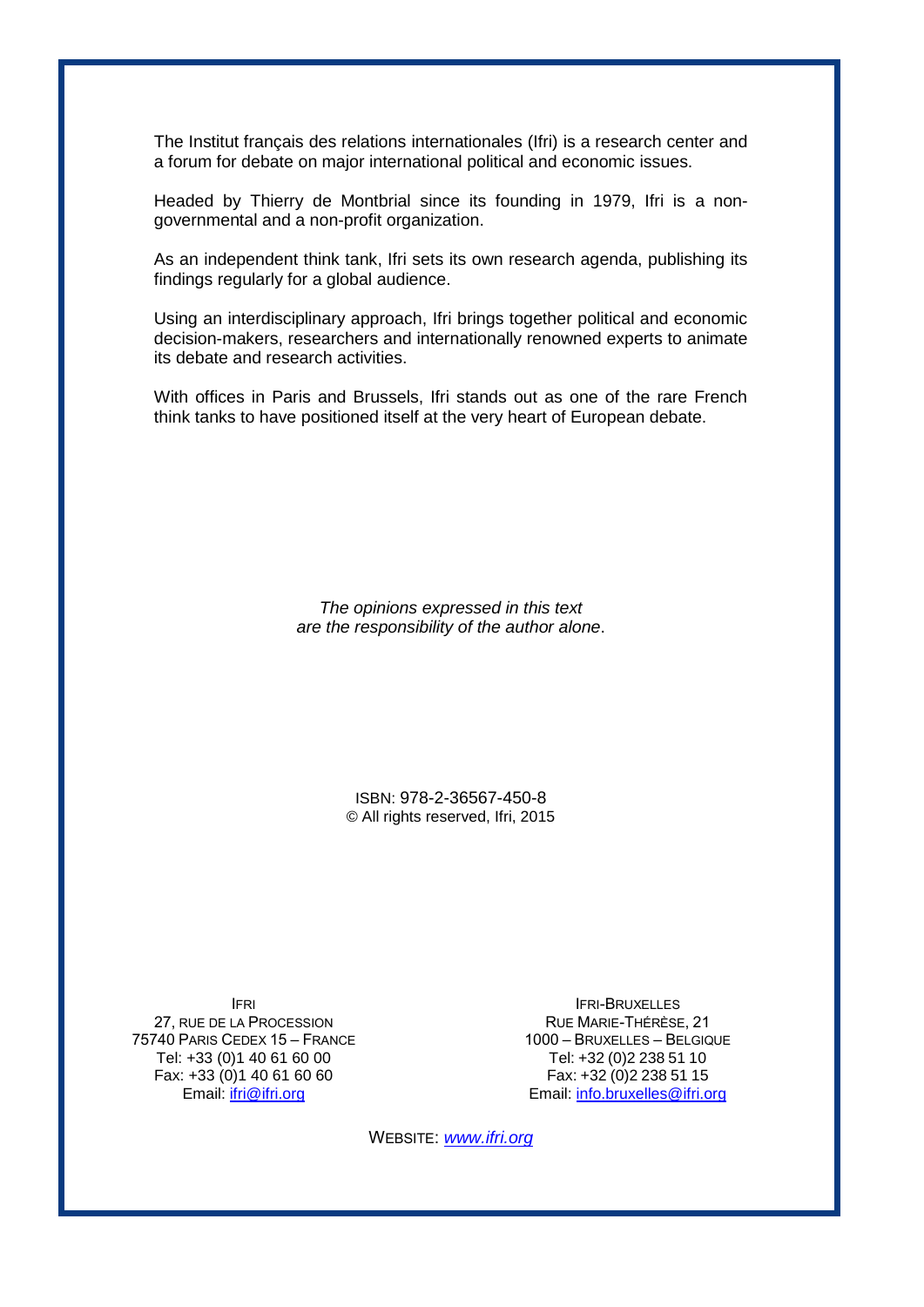#### *Ifri Center for Asian Studies*

Asia is at the core of major global economic, political and security challenges. The Centre for Asian Studies provides documented expertise and a platform of discussion on Asian issues through the publication of research papers, partnerships with international thinktanks and the organization of seminars and conferences.

The research fellows publish their work in the Center's two electronic publications: *La lettre du Centre Asie* and *Asie.Visions*, as well as in a range of other academic publications. Through their interventions in the media and participation in seminars and conferences, they contribute to the national and international intellectual debate on Asian issues.

#### *Asie.Visions*

*Asie.Visions* is an electronic publication dedicated to Asia. With contributions by French and international experts, *Asie.Visions* deals with economic, strategic, and political issues. The collection aims to contribute to the global debate and to a better understanding of the regional issues at stake. It is published in French and/or in English and upholds Ifri's standards of quality (editing and anonymous peerreview).

#### *Our latest publications:*

Ajey LELE, "Space Collaboration between India and France: Toward a new era", *Asie.Visions* 78, September 2015

Amitendu PALIT, "Economics in Narendra Modi's Foreign Policy", *Asie.Visions* 77, August 2015

Alice EKMAN, "China's Emerging Middle Class: What Political Impact?", *Asie.Visions* 76, June 2015

Hadrienne TERRES, « La France et l'Asie : l'ébauche d'un « pivot » à la française ? », *Asie.Visions* 75, April 2015

Alice EKMAN, Céline PAJON, "Nationalism in China and Japan and implications for bilateral relations", *Asie.Visions* 74, March 2015

Bénédicte BRAC de la PERRIERE, « La question religieuse dans la Birmanie en transition », *Asie.Visions* 73, November 2014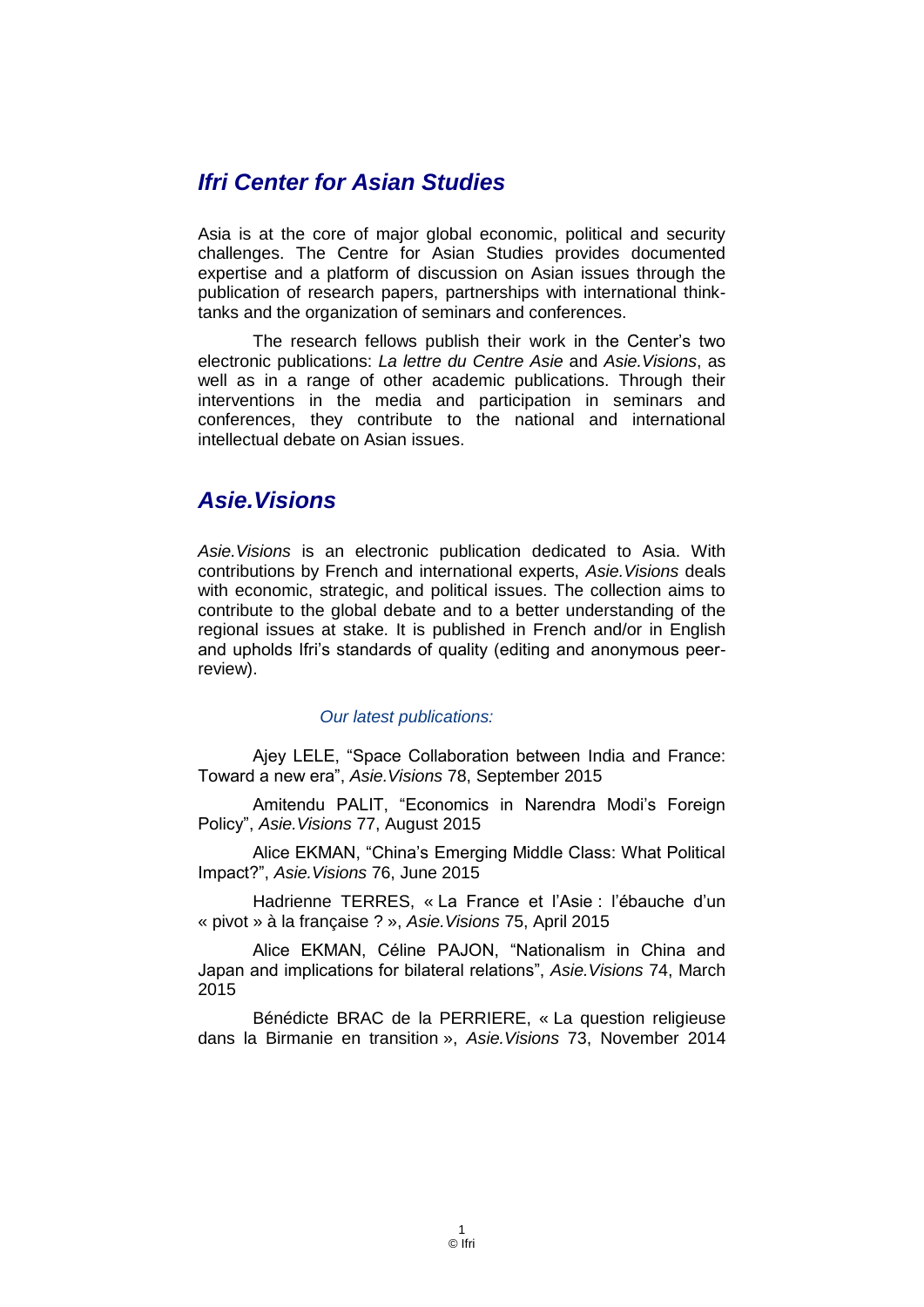## <span id="page-3-0"></span>**Executive Summary**

India's approach to climate negotiations results from the interplay of two distinct logics, an external one and an internal one. While the external logic is derived from quantitative attributes at the aggregate level, such as the overall size of India's economy, the internal logic is derived from qualitative attributes at the individual level such as per person incomes and productivity.

For three decades, from the early 1970s to the early 2000s, India's internal and external logics overlapped. India saw the global environmental issue as a struggle of the poor against the rich with itself at the forefront, and it strongly opposed any binding mitigation commitment. The endurance of this position rested on the fact that it was consistent with India's traditional bargaining positioning as leader of the developing world in north-south negotiations, which reflected a mixture of domestic pressure and a preference for a certain world order that favoured the poor.

This changed as the size of India's economy grew to match that of large powerful countries. Indeed, by the early 2000s, there was widespread belief that India was on its way to become a "rising power" and the Indian leadership sought to reframe its climate position to suit the new label. From then on, India sought to have a more constructive approach and began a shift toward some form of mitigation commitment. In other words, the signals from India on climate policy positions tended to betray a tilt in favour of its foreign policy positions or its "external logic".

This however led to a growing contradiction with the internal logic, and hence, to a persistent dilemma in India's negotiating posture. But of the two conflicting logics, the internal one is likely to overcome the external one. Immediate concerns such as poverty alleviation, development and the need for economic growth are seen to be more important than the contribution to global climate mitigation action. Thus, there is low probability of India deviating significantly from its insistence on adherence to principles of equity and common but differentiated responsibilities.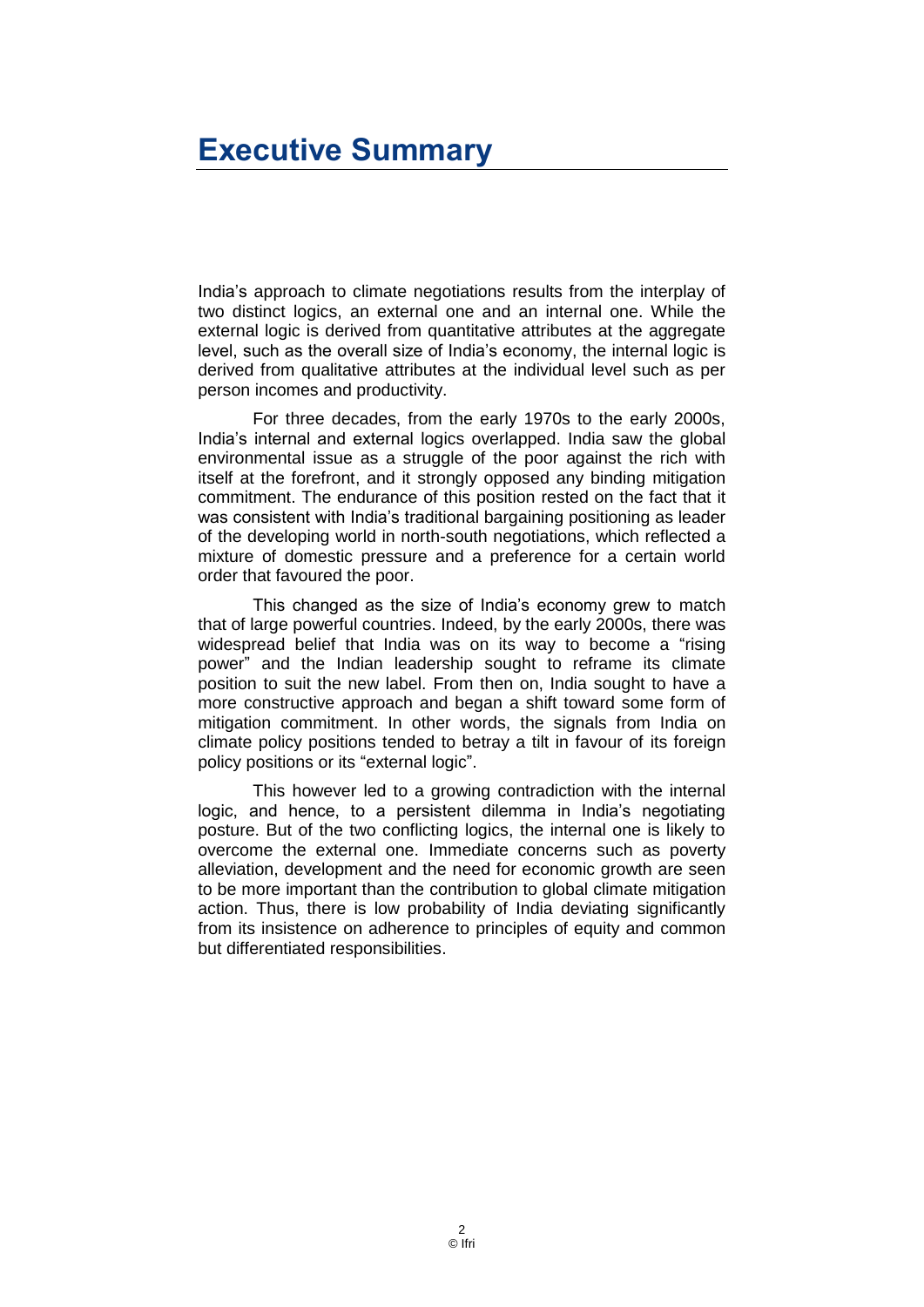## **Contents**

| FROM THE SOUTH: CONCEPTUALISING THE GLOBAL ENVIRONMENTAL<br>CHALLENGE AS A STRUGGLE BETWEEN THE RICH AND POOR  5 |  |
|------------------------------------------------------------------------------------------------------------------|--|
| The origins of India's narrative of climate change:                                                              |  |
| The formative years of India's policy on carbon mitigation:                                                      |  |
| The Interplay between the international negotiating context                                                      |  |
| TO THE NORTH? ADJUSTING INDIA'S CLIMATE POSITION                                                                 |  |
| A shift towards some form of mitigation commitment12                                                             |  |
| Lessons from the Copenhagen and Cancun                                                                           |  |
| India's renewed emphasis on equity                                                                               |  |
| India's low carbon growth initiatives at the domestic level 17                                                   |  |
|                                                                                                                  |  |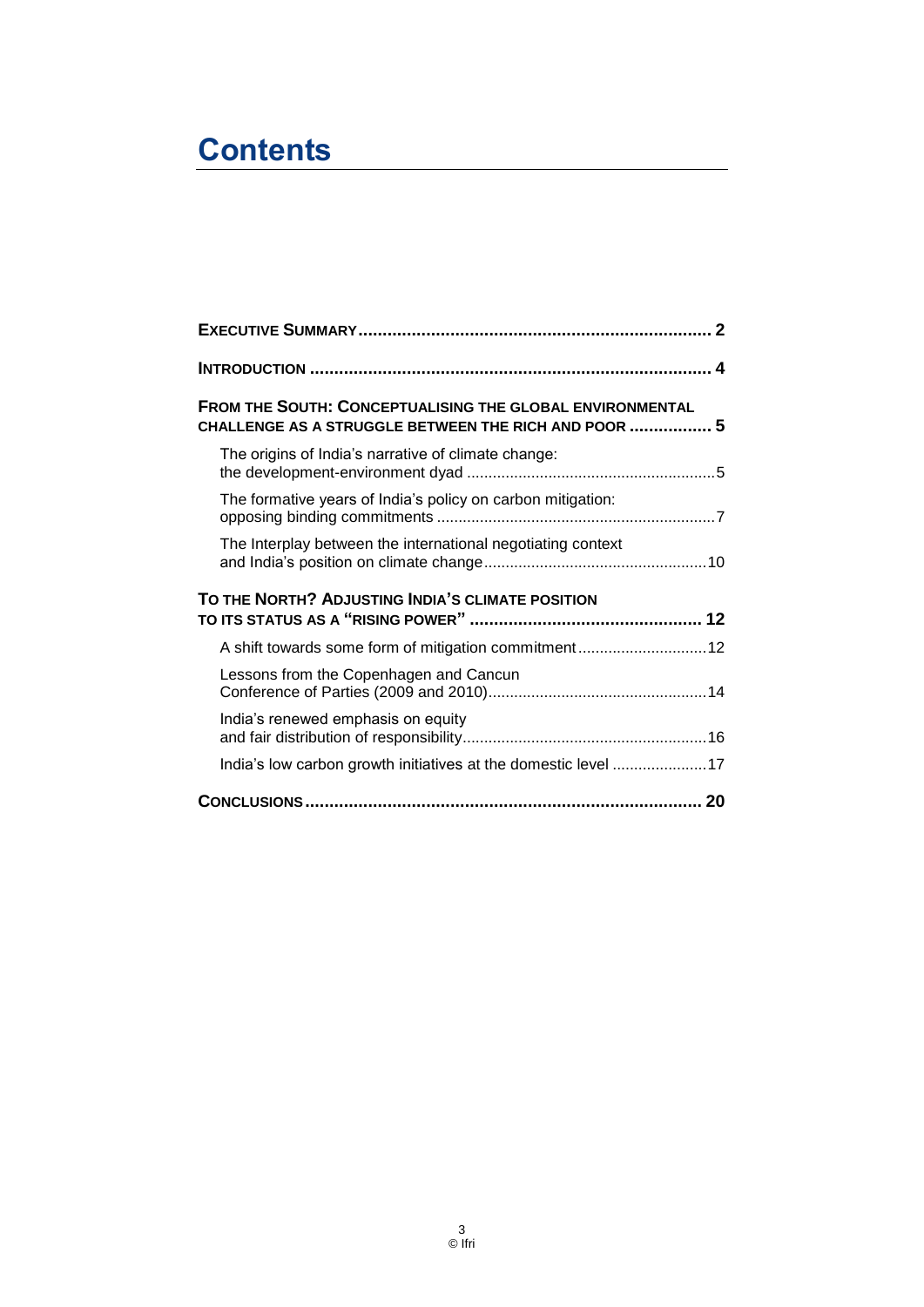## <span id="page-5-0"></span>**Introduction**

India's position in climate negotiations and other multilateral negotiating platforms such as the world trade organization (WTO) is followed with interest across the world as its stand is expected to influence the future of the emerging multilateral world order. There is optimism among some that India would contribute to a stable, rulebased, multi-polar, multilateral world order, but there is also pessimism among many that India would de-stabilize the evolution of a multi-polar world order on account of its preoccupation with narrow domestic interests. $1$  Both points of view may be over-simplifications of what is a complex interplay of competing forces. These distort rather than shape in India's position in multilateral negotiating platforms.

Two forces -- an external one and an internal one -- actually drive India's negotiating approach. While the former is derived from quantitative attributes at the aggregate level, such as the overall size of India's economy, the latter is derived from qualitative attributes at the individual level such as per person incomes and productivity. These competing forces can lead to divergent negotiating postures. Indeed, India's "external logic" is seen to have facilitated its evolution from being an "idealist moralizer" in multilateral platforms to that of a "pragmatic dealmaker", as some observers have put it. $<sup>2</sup>$  On the</sup> contrary, its "internal logic" has curtailed the extent to which India can be a pragmatic dealmaker in multilateral platforms. The persistent inconsistency between the external and internal logic characterizes the Indian dilemma rather than India's position in multilateral bargaining environments.

**Lydia Powell** heads the Centre for Resources Management of the Observer Research Foundation in New Delhi.

<sup>1.</sup> This paper draws from the author's earlier writings. For example, see Powell Lydia, "As Potencias Enias: Eensau E as Mudancas Climaticas: O Caso Da India in Dane", Felia (ed), Potencial Emergentes E Desafios Globais, Cadernos Adenauer, ANO XII/2012.

<sup>2.</sup> Mukerjee Rohan & Malone David M., "From High Ground to High Table: The Evolution of Indian Multilateralism", Global Governance, 17, 2011, pp. 311-329.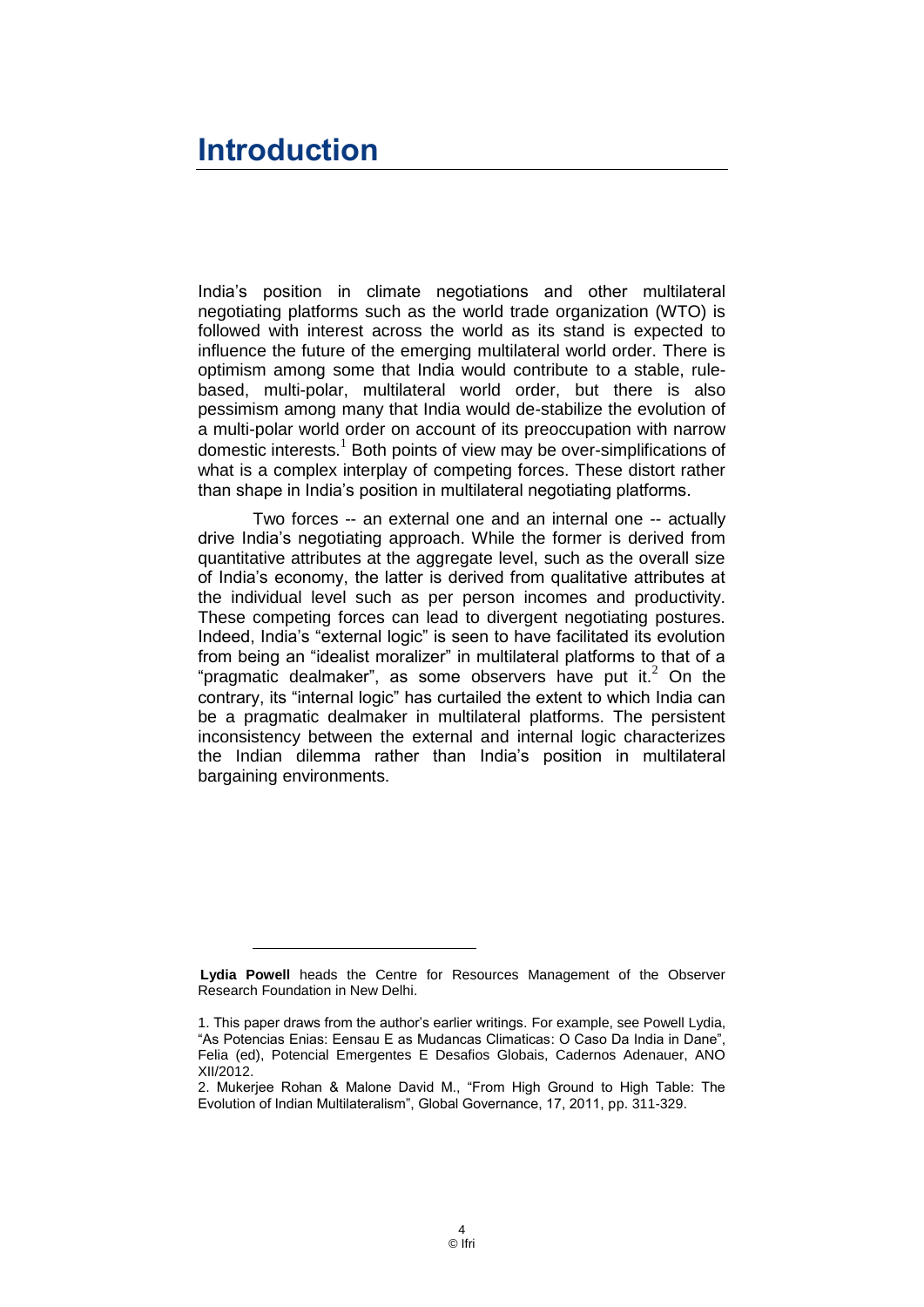## <span id="page-6-0"></span>**From the South: Conceptualising the global environmental challenge as a struggle between the rich and poor**

#### <span id="page-6-1"></span>*The origins of India's narrative of climate change: the development-environment dyad*

The United Nations Conference on Human Environment in 1972 in Stockholm marked the beginning of a shift away from colonial and postcolonial approaches to environmental protection in India. These past approaches over-emphasized state-led management and conservation of the environment to protect commercial returns from natural resources such as forests and water bodies.<sup>3</sup> After two decades as an independent country, India began to see the environment not as a source of revenue for the State but as a source of livelihood for millions of poor people. At the UN conference in Stockholm, the Indian Prime Minister Indira Gandhi, who was the only head of State to address the conference apart from the Swedish Prime Minister, brought people and their development into the discourse on environmental protection and posed some inconvenient questions:

> *Are not poverty and need the greatest polluters? For instance, unless we are in a position to provide employment and purchasing power for daily necessities of the tribal people and those who live in and around our jungles, we cannot prevent them from combing the forest for food and livelihoods; from poaching and from despoiling the vegetation. When they themselves feel deprived, how can we urge the preservation of animals? How can we speak to those who live in villages and slums about keeping oceans, the rivers and air clean when their own lives are contaminated at the source?*

<sup>3.</sup> Umashankar Saumya, *Evolution of Environmental Policy and Law in India*, 2 October 2014. Available at: [<http://ssrn.com/abstract=2508852>](http://ssrn.com/abstract=2508852) or [<http://dx.doi.org/10.2139/ssrn.2508852](http://dx.doi.org/10.2139/ssrn.2508852) accessed on 27 April 2015>.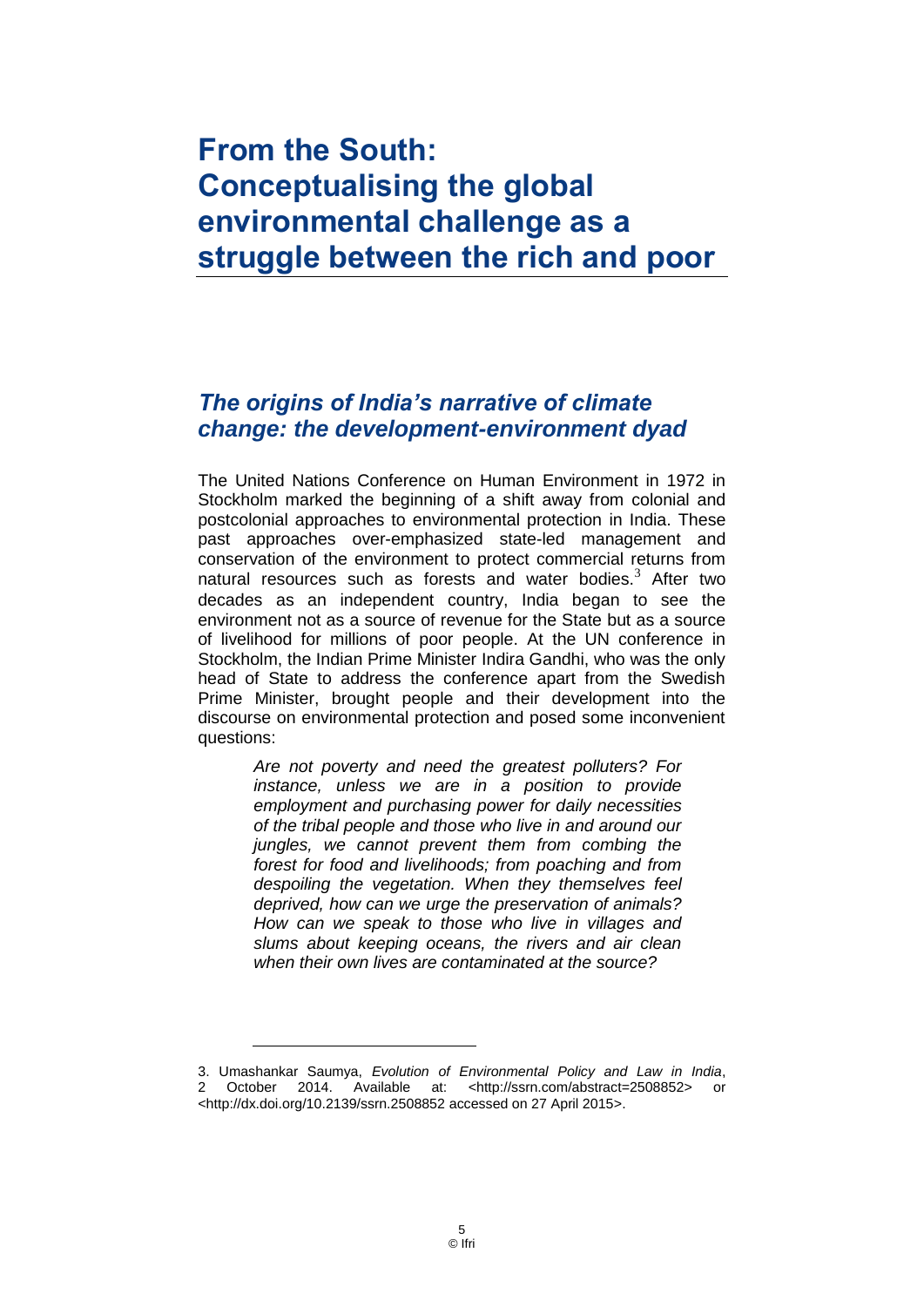*The environment cannot be improved in conditions of poverty nor can poverty be eradicated without the use of science and technology.<sup>4</sup>*

What influenced Mrs Gandhi's speech is not known. But the report on environment and development that emerged out of a seminal meeting of experts and policymakers in Founex, Switzerland, in 1971 and that served as the intellectual basis for the Stockholm conference the following year, may hold some clues. $5$  The Founex Report as it came to be known, clearly differentiated between environmental problems of developed countries and those of developing countries. While the report blamed "development" for the environmental problems of developed countries, it blamed poverty and the lack of development for the environmental problems of developing countries.

Prime Minister Indira Gandhi's speech reflected this conclusion and elaborated on the observation in the Founex report that "not merely the quality of life but life itself was endangered by the poor quality of water, housing, sanitation, nutrition and by sickness, disease and natural disasters". 6 The overwhelming influence of the views from the global south in the Founex report could be traced to the intellectual and political weight of Gamani Corea, an illustrious economist from Sri Lanka who chaired the panel of experts at Founex.<sup>7</sup> The Stockholm conference adopted the views of the Founex report and declared that developing countries should direct their effort towards development as a solution to local environmental degradation.<sup>8</sup> The compelling questions that Mrs Gandhi raised at Stockholm are consistent with the conclusions of the report and they remain at the core of India's narrative on climate change even today.

The Government of India adopted the 26 declaratory principles that emerged out of the Stockholm conference wholeheartedly as it was consistent with its pursuit of nation building through economic development. $9$  A suite of laws such as the Wildlife Protection Act 1972, and the Water (Prevention and Control of Pollution) Act 1974 that took aim at local environmental issues were enacted. These were followed by an amendment of Article 48A of the

<sup>4.</sup> From the text of Prime Minister Indira Gandhi's speech at the UN Conference in Stockholm, available at: [<http://lasulawsenvironmental.blogspot.in/2012/07/indira](http://lasulawsenvironmental.blogspot.in/2012/07/indira-gandhis-speech-at-stockholm.html)[gandhis-speech-at-stockholm.html>](http://lasulawsenvironmental.blogspot.in/2012/07/indira-gandhis-speech-at-stockholm.html) accessed on 28 April 2015.

<sup>5.</sup> *Founex Report*, 1971, available at:

[<sup>&</sup>lt;www.stakeholderforum.org/fileadmin/files/Earth%20Summit%202012new/Publicatio](http://www.stakeholderforum.org/fileadmin/files/Earth%20Summit%202012new/Publications%20and%20Reports/founex%20report%201972.pdf) [ns%20and%20Reports/founex%20report%201972.pdf>](http://www.stakeholderforum.org/fileadmin/files/Earth%20Summit%202012new/Publications%20and%20Reports/founex%20report%201972.pdf) accessed on 29 April 2015. 6. *Founex Report*, 1971, Item 1.4.

<sup>7.</sup> Stanley Johnson, *UNEP: The First Forty Years*, United Nations Environmental Programme.

<sup>8.</sup> *Declaration of the UN Conference on Human Environment*, Article 4, available at [<www.unep.org/Documents.Multilingual/Default.asp?documentid=97&articleid=1503](http://www.unep.org/Documents.Multilingual/Default.asp?documentid=97&articleid=1503) > accessed on 28 April 2015.

<sup>9.</sup> Umashankar Saumya, Evolution of Environmental Policy and Law in India, op. cit.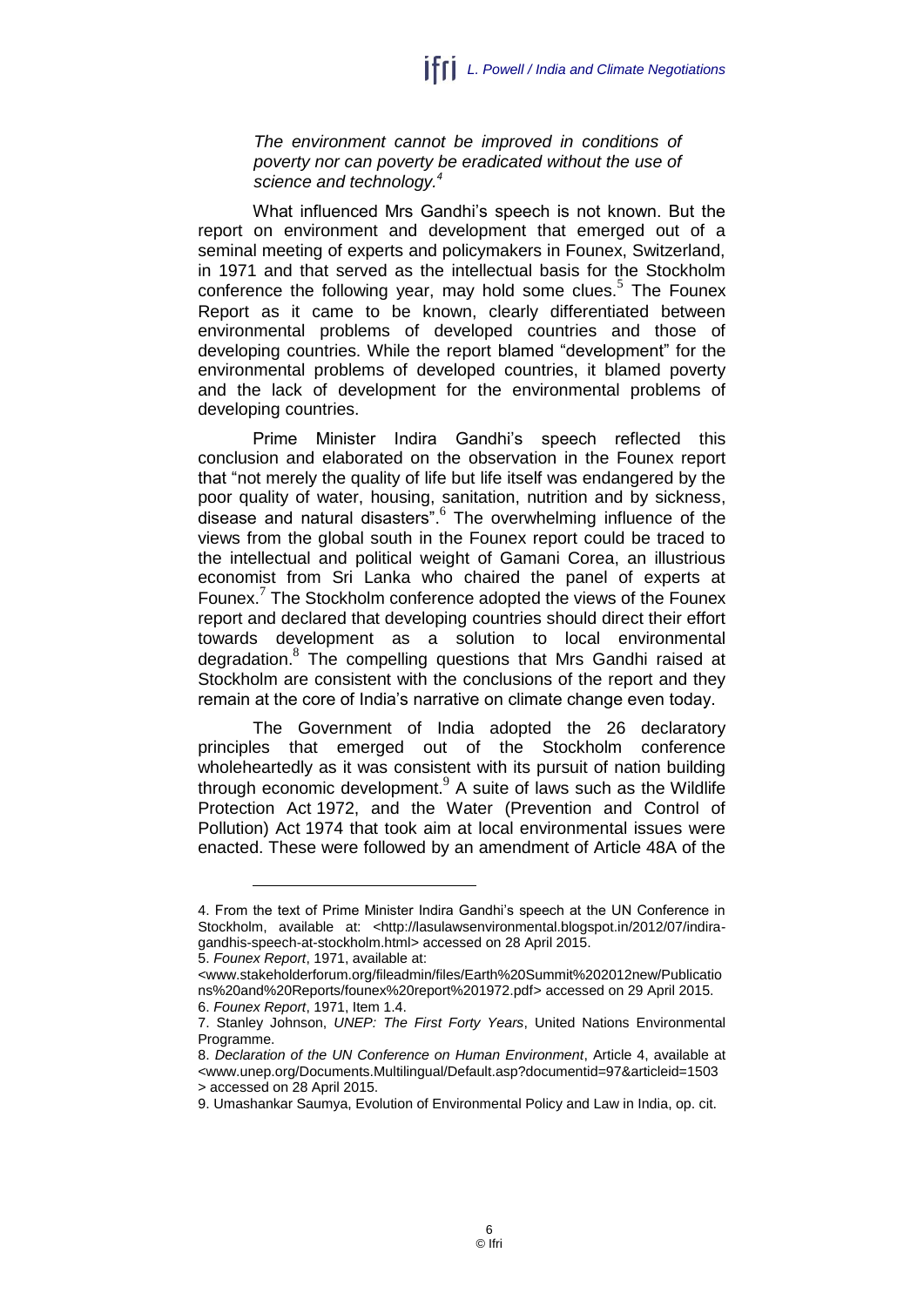Indian Constitution that transferred the "locus of administrative control over environmental conservation from the States towards the Federal Government".<sup>10</sup> This shift not only meant that environmental conservation would receive higher priority but it also meant that the legal framework concerning environmental protection would be uniform throughout the country. Prime Minister Indira Gandhi also established the National Conference on Environmental Planning and Co-ordination in 1972. When she was re-elected to lead the country, in 1981, she established the Department of Environment and Forests. $^{11}$  In 1985, this department was elevated to become the Ministry of Environment and Forests (MOEF). These developments were also consistent with the recommendations of the Founex report, which explicitly called for the establishment of a separate Ministry for the protection of the environment.

#### <span id="page-8-0"></span>*The formative years of India's policy on carbon mitigation: opposing binding commitments*

The first taste of international pressure on environmental issues on the Indian Minister for Environment & Forests came in the form of the report titled "World Resources 1990-91".<sup>12</sup> Released by the Washington-based World Resources Institute (WRI) in 1991, this report included emissions from deforestation and agriculture and hence, listed India as the fifth largest emitter of green house gases  $(GHGs).<sup>13</sup>$  In response, the MOEF used arguments from the seminal paper by the Centre for Science & Environment (CSE) -- an activist think-tank based in New Delhi that contested WRI's data on methane emissions from rice cultivation in India -- and accused WRI of "environmental colonialism". 14

Later, The Energy & Resources Institute (TERI) -- another New Delhi-based think-tank, which is said to have received funding from the Rockefeller and Ford Foundations in the USA as well as the International Development Research Centre (IDRC) in Canada to set up a research centre on global warming -- also got involved in

<sup>10.</sup> Ibid.

<sup>11.</sup> Indian National Science Academy, *Pursuit and Promotion of Science: The Indian Approach*, 2001, available at [<www.iisc.ernet.in/insa/>](http://www.iisc.ernet.in/insa/) accessed on 28 April 2015.

<sup>12.</sup> The Indian Minister for Environment & Forests only held a state rank, which was subordinate to the cabinet rank assigned to other Ministers, who headed Ministries such as those for power or oil & gas.

<sup>13.</sup> Bierman Frank, "Big Science, Small Impacts – in the South? The Influence of Global Environmental Assessments on Expert Communities in India", *Global Environmental Change II,* 2001, pp. 297-309.

<sup>14.</sup> Agarwal Anil & Narain Sunita, *Global Warming in an Unequal World: A Case for Environmental Colonialism*, Centre for Science and Environment, New Delhi, 1991.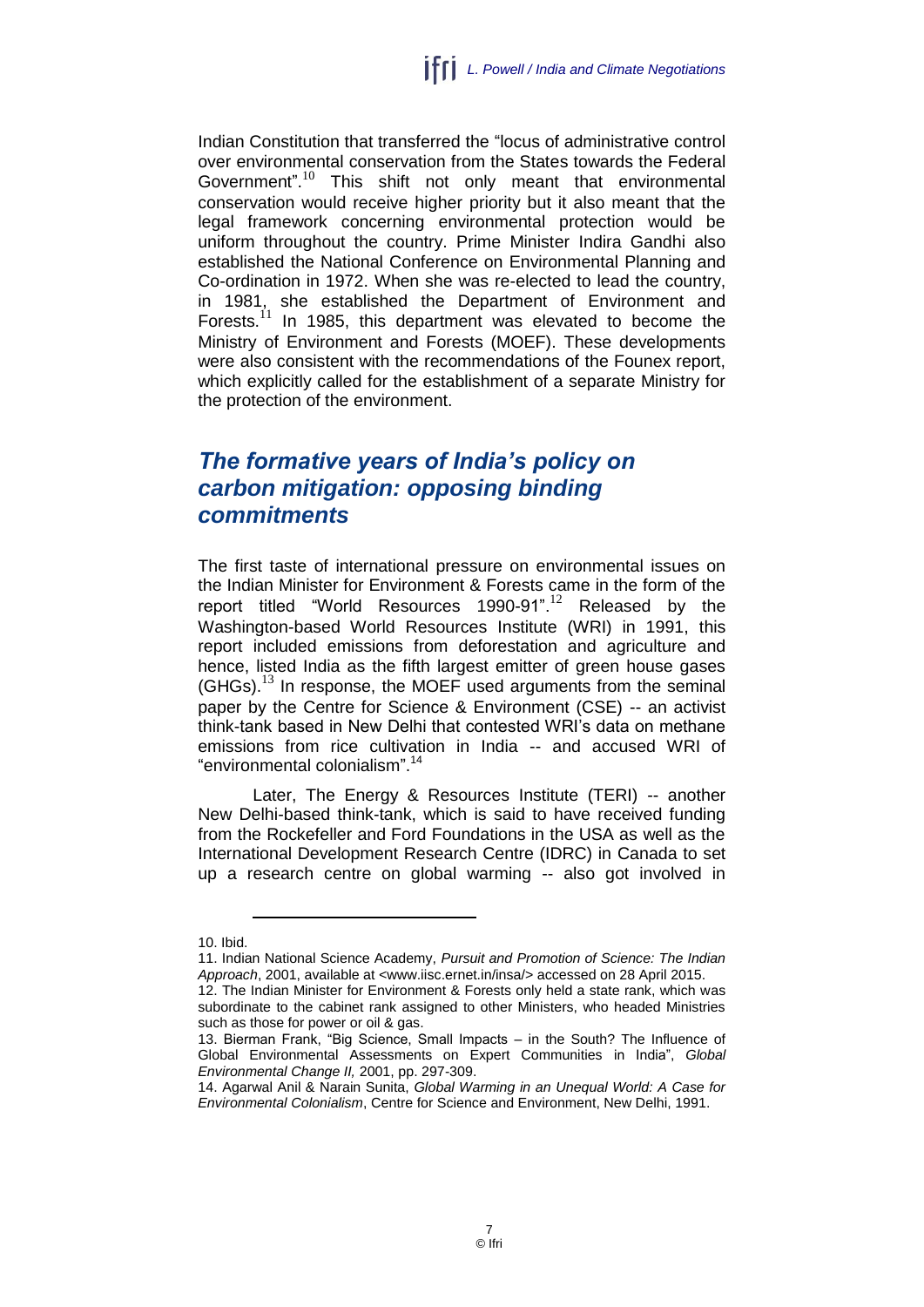influencing policy formulation on GHG emissions by the MOEF.<sup>15</sup> This was acknowledged by the Minister for Environment & Forests of the Government of India in the period 1990-95 when he stated that "the CSE and TERI were his two arms when it came to climate negotiations".<sup>16</sup> TERI is seen to have influenced a small change in India's position from years of resistance to accepting a pilot phase of Joint Assisted Implementation of a mitigation project in 1996.<sup>17</sup>

Despite the strong positions India took in the formative years of its policy on carbon mitigation, no one outside the Government believed that India had a firm policy on climate change. It was said that, "if there was a policy, it existed only in the heads of delegation officials".<sup>18</sup> Personal interviews of Indian experts who participated in the initial international assessments of global warming and GHG emissions by Frank Bierman show that many of the experts saw these efforts as a "waste of time" because they felt that any response to global warming was the responsibility of industrialized countries.<sup>19</sup> India's lack of appreciation of efforts to control GHG emissions in the formative years of climate policy may be justified if its position is read in the economic context of the balance of payments crisis that India faced in the early 1990s and the radical reforms that it was forced to undertake.

At the second meeting of the intergovernmental negotiating committee in Geneva in June 1991, India drafted a proposal for a convention that suggested a per person approach to handling of national carbon-dioxide  $(CO<sub>2</sub>)$  emissions. India also maintained the distinction between developed and developing nations under Article 3 of the United Nations Framework Convention on Climate Change (UNFCCC) ratified in 1994, which stated that:

> *'The parties should protect the climate system for the benefit of the present and future generations of humankind, on the basis of equity and in accordance with their common but differentiated responsibilities and their respective capabilities.'* 20

Under the principle of 'common but differentiated responsibilities' (CBDR), developed nations were expected to take the lead in combating climate change and its adverse effects, thus giving adequate space for the development of underdeveloped countries. At the first Conference of Parties (COP 1) of the UNFCCC

<sup>15.</sup> Jacobson S., "Transnational Environmental Groups, Media, Science & Public Sentiment in Domestic Policy Making on Climate Change", in Higgot R A, Underhill, G R D & Bieler, A (eds.), *Non State Actors & Authority in the global System*, Routledge, London, 2000.

<sup>16.</sup> Ibid.

<sup>17.</sup> Ibid.

<sup>18.</sup> Ibid.

<sup>19.</sup> Bierman Frank, "Big Science, Small Impacts – in the South?," op. cit.

<sup>20.</sup> UNFCCC available at

[<sup>&</sup>lt;http://unfccc.int/essential\\_background/convention/background/items/1355.php>](http://unfccc.int/essential_background/convention/background/items/1355.php)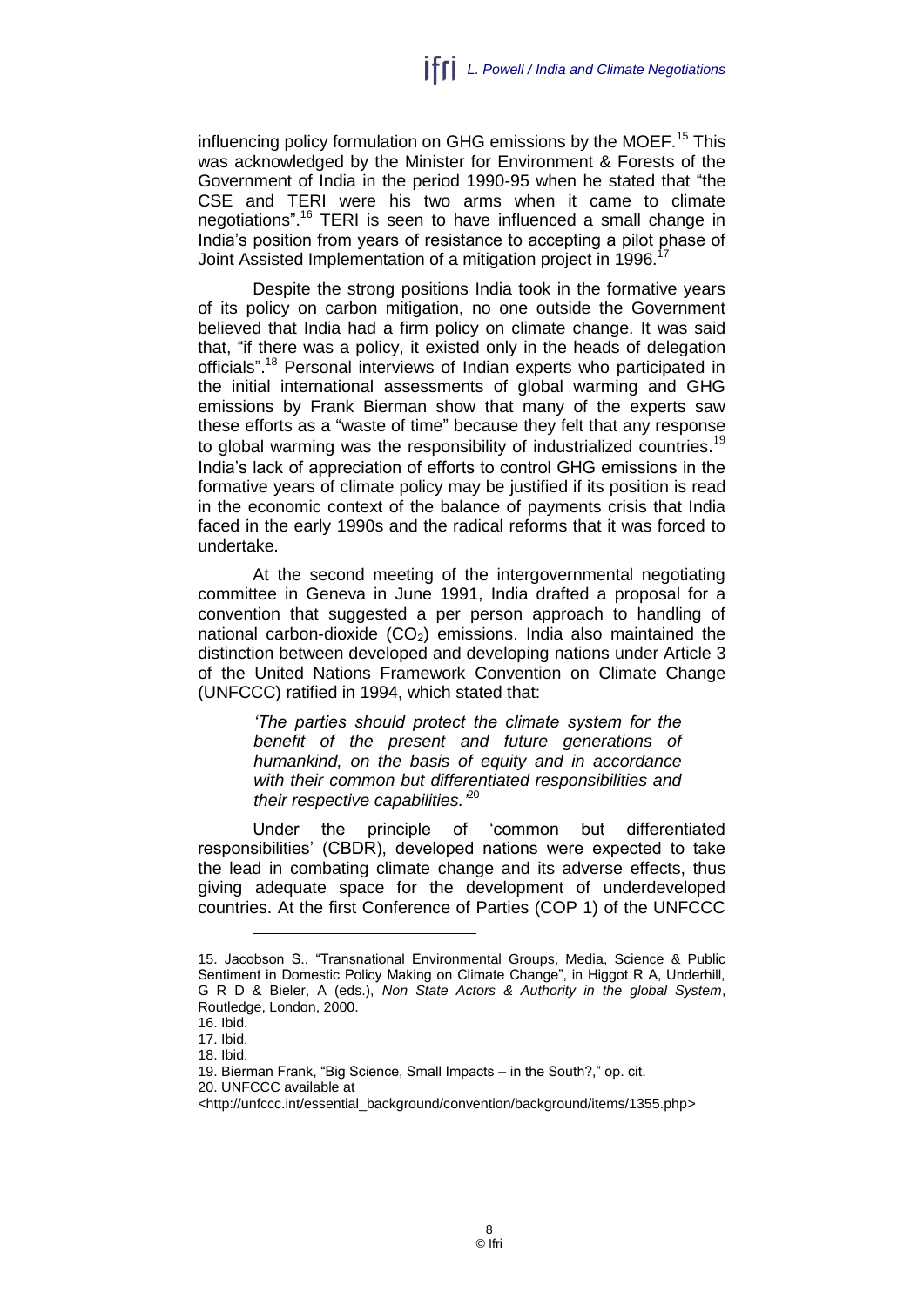in 1995, India presented a green paper that called for a 20 per cent reduction in emissions from rich countries.<sup>21</sup> At COP 3 in 1997, India endorsed the Kyoto Protocol as an Annex II member, which carried no responsibility towards emission mitigation.<sup>22</sup> In this period, many of the commentaries on India's position by established Indian scientists and economists strongly endorsed India's stand. For example, a 1994 paper by Jyoti Parikh commented that since the global north was using environmental space that was disproportionately large compared to its fair share, any transfer of funds from the north to the south must be treated as rent for environmental space rather than aid. $^{23}$  A 1997 paper by Ambuj Sagar and Milind Kandhilkar also observed that "India should not be rushing to save the global commons on anybody's terms but its own" and that "global warming was best seen as an additional problem to be managed in an increasingly unforgiving and predatory international economic realm rather than an environmental problem facing the global community of nations". 24

However commentaries from western research bodies portrayed India's stand in negative light and labelled India as a 'naysayer' in multilateral negotiations. India's stand was looked down upon as one based on "third-world" moral imperatives and India was said to be acting against its own interests in stalling the "progress" of climate negotiations because a large number of its population was exposed to natural calamities such as floods and drought, which are attributed to global warming.<sup>25</sup>

Despite the criticism, India did not deviate from its negotiating position until the early 2000s. In most negotiating platforms, it argued against binding mitigation commitments and called for financial aid for adoption of new technologies and for adaptation measures. In 2002, India hosted COP 8 and emphasized the need for financial resources to help developing countries adapt to the adverse impacts of climate change.<sup>26</sup> The so-called Delhi Ministerial Declaration reflected India's position that adaptation is as important as mitigation and focused on ways to help developing countries to adapt to climate change. It also urged Governments to promote technological advances through research and development, increase renewable energy resources

<sup>21.</sup> Documents of the Conference of Parties, available at: <http://unfccc.int/cop5/resource/cop1.html>

<sup>22.</sup> Documents of the Conference of Parties, available at: <http://unfccc.int/cop5/resource/cop3.html>

<sup>23.</sup> Parikh Jyothi, "North-South Issues for Climate Change", *Economic & Political Weekly*, Vol. 29, No 45/16, 12-15 Nov 1994, pp. 2940-2943.

<sup>24.</sup> Sagar Ambuj & Kandilkar Milind, "Knowledge, Rhetoric and Power: International Politics of Climate Change", *Economic & Political Weekly*, Vol. 32, No 49, 6-12 Dec. 1997, pp. 3139-3148.

<sup>25.</sup> Michaelowa Katharina & Michaelowa Axel, "India in the International Climate Negotiations: from Traditional Nay-Sayer to Dynamic Broker", *CIS Working Paper*, No 70, 2011.

<sup>26.</sup> *Delhi Ministerial Declaration*, available at: http://unfccc.int/cop8/.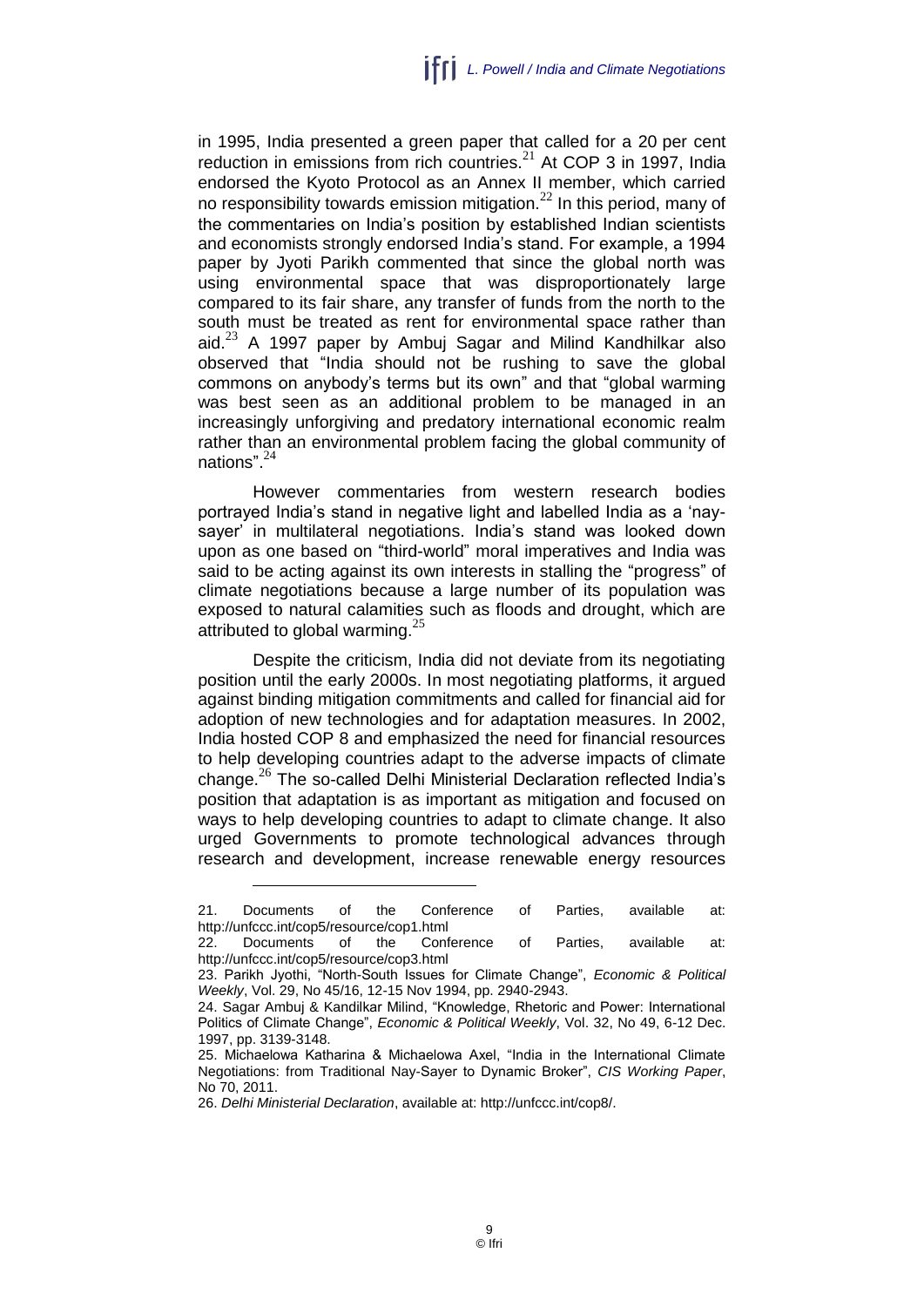and also promote the transfer of technologies that could potentially help reduce GHG emissions – especially carbon dioxide from the burning of fossil fuels.

#### <span id="page-11-0"></span>*The Interplay between the international negotiating context and India's position on climate change*

The global negotiating environment favoured India's position in the period of time from the late 1980s to the early 2000s. The European Union had emerged as the driver of progressive policy making on curtailing GHG emissions, while the United States was perceived not merely to be lagging behind but was also seen to be indulging in gaming the international regime building process.<sup>27</sup> Within this transatlantic divergence, countries such as India and China, which were yet to be labelled "rising powers", managed to avoid the limelight. The United States' reliance on scientific uncertainties and economic rationality as justifications for delaying action on controlling GHG emissions provided a convenient shield for large developing countries to hide behind. Unintentionally, India's reluctance to commit on GHG emissions also provided a cover for many countries, not least the United States, which was intent on avoiding mitigation action. If India had made a binding commitment to reduce carbon emissions, the moral pressure on the United States to commit to emission reductions would have been significant as its carbon emissions were roughly twenty times that of India on a per capita basis at that time.

India's strong opposition to mitigation commitments also served the interests of other large emerging nations such as China and Brazil, which sought to maintain a relatively low profile in climate negotiations. China relied on the norms of non-interference, sovereignty and the right to development to avoid committing to emission mitigation targets.<sup>28</sup> Brazil, which initially saw pressure on environmental protection as "outside interference", shifted to a more open position after it hosted the Earth Summit (United Nations Conference on Environment Development) in 1992.<sup>29</sup>

While strongly opposing any binding commitment at the international level, internally, India's policy-making elite grew aware of the challenges brought by climate change. Domestic policy reports

27. Carlarne Cinnamon, "The Glue that binds or the Straw that Broke the Camel's Back? Exploring the Implications of US Reengagement in Global Climate Negotiations", *Tulane Journal of International and Comparative Law*, Winter 2010.

28. Heggelund Gørild, "China's Climate Change Policy: Domestic and International Developments", *Asian Perspective*, Vol. 31, No 2, 2007, pp. 155-191.

<sup>29.</sup> Jacobson S, "Transnational Environmental Groups, Media, Science & Public Sentiment in Domestic Policy Making on Climate Change", op. cit.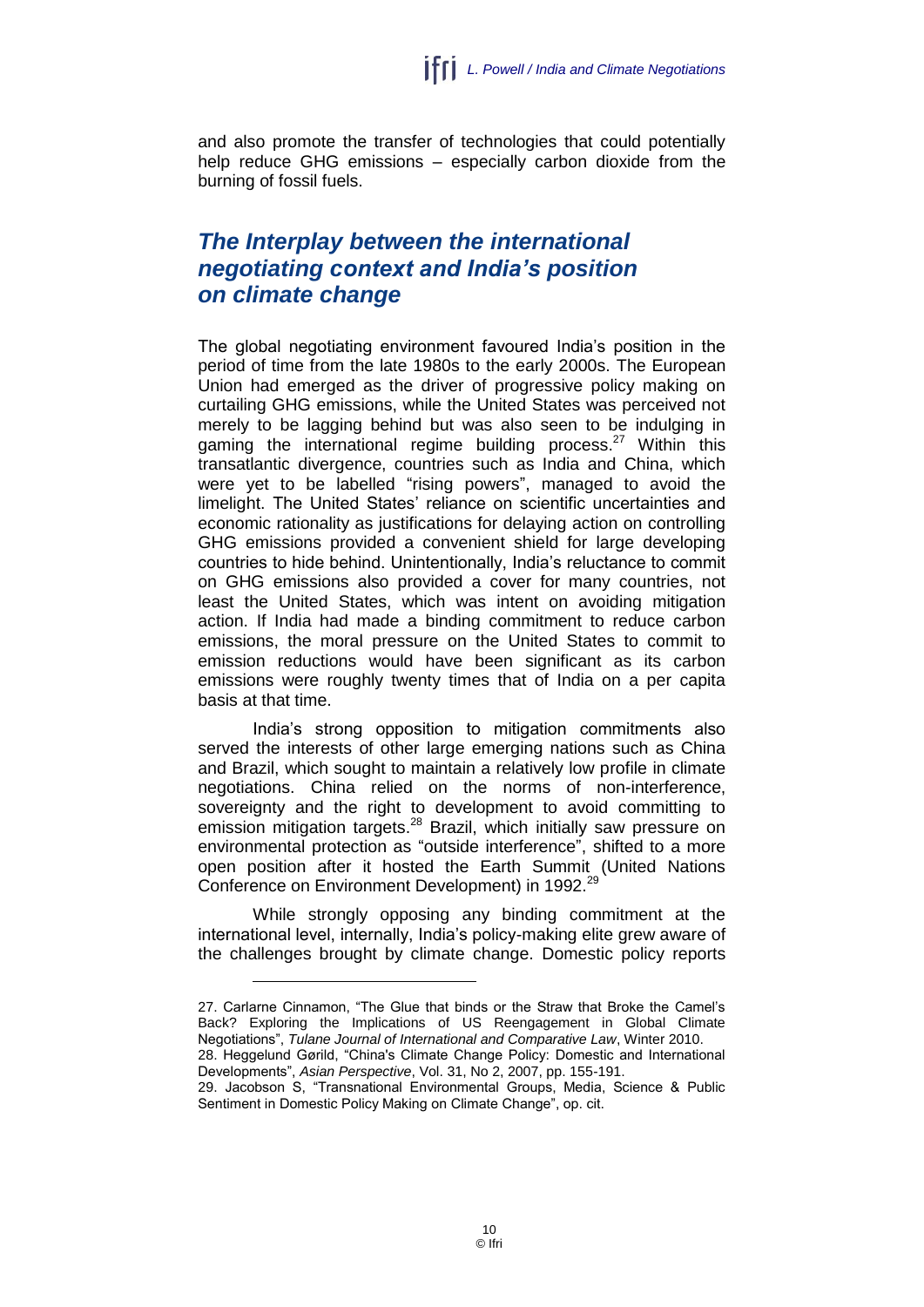such as the five-year plans began to reflect the influence of the reports from the United Nations' Intergovernmental Panel on Climate Change (IPCC). For example, the working group on environment for the  $9<sup>th</sup>$  five year plan (1997-2002) included in its terms of reference, the assessment of the adverse impacts of climate change on India. $30$ However, the Indian policy-making elite also instrumentalised the pervasive narrative on climate change to justify its development objectives at the domestic level. The western rhetoric on GHG emission reduction was even used to thwart domestic environmental movements such as the Narmada Bachao Andolan (NBA), which sought to protect the river Narmada and the people that depended on it from the consequences of the construction of large dams across the river. $31$  Delivering a verdict favouring the construction of dams on the river Narmada in 2000, the Supreme Court of India observed that "global warming was a major cause of concern and that hydropower could be termed ecologically friendly as its contribution to GHG emissions was negligible". $32$  The judgement also reflected India's emphasis on development and the removal of poverty as the means to environmental protection when it observed that "poverty was the cause of environmental degradation and that people would prosper from improved irrigation through the construction of the dam".<sup>33</sup>

What is instructive to note in India's case, is that the portrayal of the global environmental conflict as a struggle of the poor against the rich with itself at the forefront sustained its dominance despite the fact that it originated outside the government.<sup>34</sup> The endurance of this position lies in the fact that it was consistent with India's traditional bargaining positioning as leader of the developing world in northsouth negotiations, which reflected a mixture of domestic pressure and a preference for a certain world order that favoured the poor.<sup>35</sup> India's "internal" and "external" logics overlapped in this period and hence there was no major cost or conflict in holding this position. This changed as the size of India's economy grew to match that of large powerful countries.

<sup>30.</sup> Bierman Frank, "Big Science, Small Impacts – in the South?", op. cit.

<sup>31.</sup> Save the Narmada River Movement, a coalition of civil society movements set up in 1989 against the submergence of land and relocation of people on account of the construction of a complex set of dams on the Narmada river.

<sup>32.</sup> Umashankar Saumya, Evolution of Environmental Policy and Law in India, op. cit. 33. Ibid.

<sup>34.</sup> Narlinker A., "Peculiar Chauvinism or Strategic Calculation? Explaining the Negotiating Strategy of a rising India", *International Affairs*, Vol. 82, 2006, pp. 56-76 35. Mohan C. Rajamohan, *Crossing the Rubicon: The Shaping of India's New Foreign Policy*, New York / Basingstoke: Palgrave Macmillan, 2003.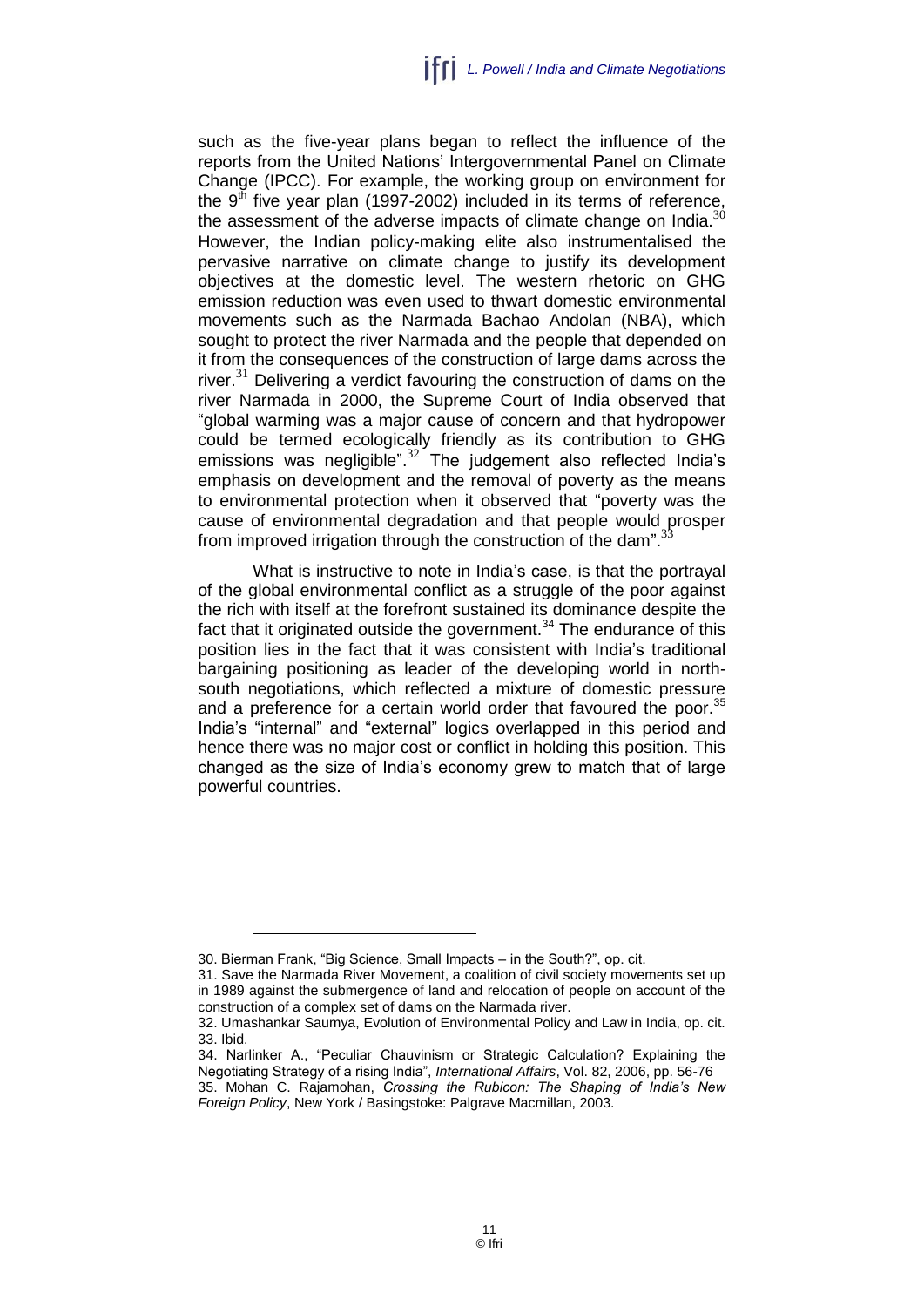## <span id="page-13-0"></span>**To the North? Adjusting India's climate position to its status as a "rising power"**

#### <span id="page-13-1"></span>*A shift towards some form of mitigation commitment*

A shift away from India's "leader of the poor" stand became apparent in 2004 when the Ministry of External Affairs (MEA) started sending a member to the climate negotiating team. This was the time when there was widespread belief that India was on its way to become a "rising power" and the MEA sought to reframe its climate position to suit the new label. The issue of global warming was seen to be too important to be left to the MOEF or even the MEA, and so a Council on Climate Change was set up in the Prime Minister's Office (PMO).<sup>36</sup> Since then, the signals from India on climate policy positions have tended to betray a tilt in favour of India's foreign policy positions or its "external logic". At COP 11 in 2005, developing countries including India indicated a slight shift in their relative positions and expressed greater willingness to discuss stronger efforts to reduce emissions, subject to the provision of financial resources and technology.<sup>37</sup> At COP 12 in 2006, large developing countries including India joined the United States in strongly opposing any discussion on taking on binding commitments and thus were accused of stalling measurable progress toward new agreements on international action beyond 2012 when the Kyoto commitments were scheduled to expire.  $38$ 

A clear shift in India's position towards offering some form of commitment to reduce emissions became evident at the G8 forum in 2009 at a special climate summit of major industrialized and developing countries convened by President Obama under the aegis of the Major Economies Forum on Energy and Climate. In both meetings, in identical words, India endorsed a statement that the maximum permissible global temperature rise was 2°C above pre-

36. Bidwai Praful, An India that Can Say Yes: A Climate-Responsible Development Agenda for Copenhagen and Beyond, Heinrich Boll Foundation, New Delhi, 2010. 37. Details of COP 11 meeting available at -http://unfccc.int/meetings/cop\_11/items/3394.php>.<br>38. Details of COP 12 38. Details of COP 12 meeting available at [<http://unfccc.int/meetings/cop\\_12/items/3754.php>](http://unfccc.int/meetings/cop_12/items/3754.php).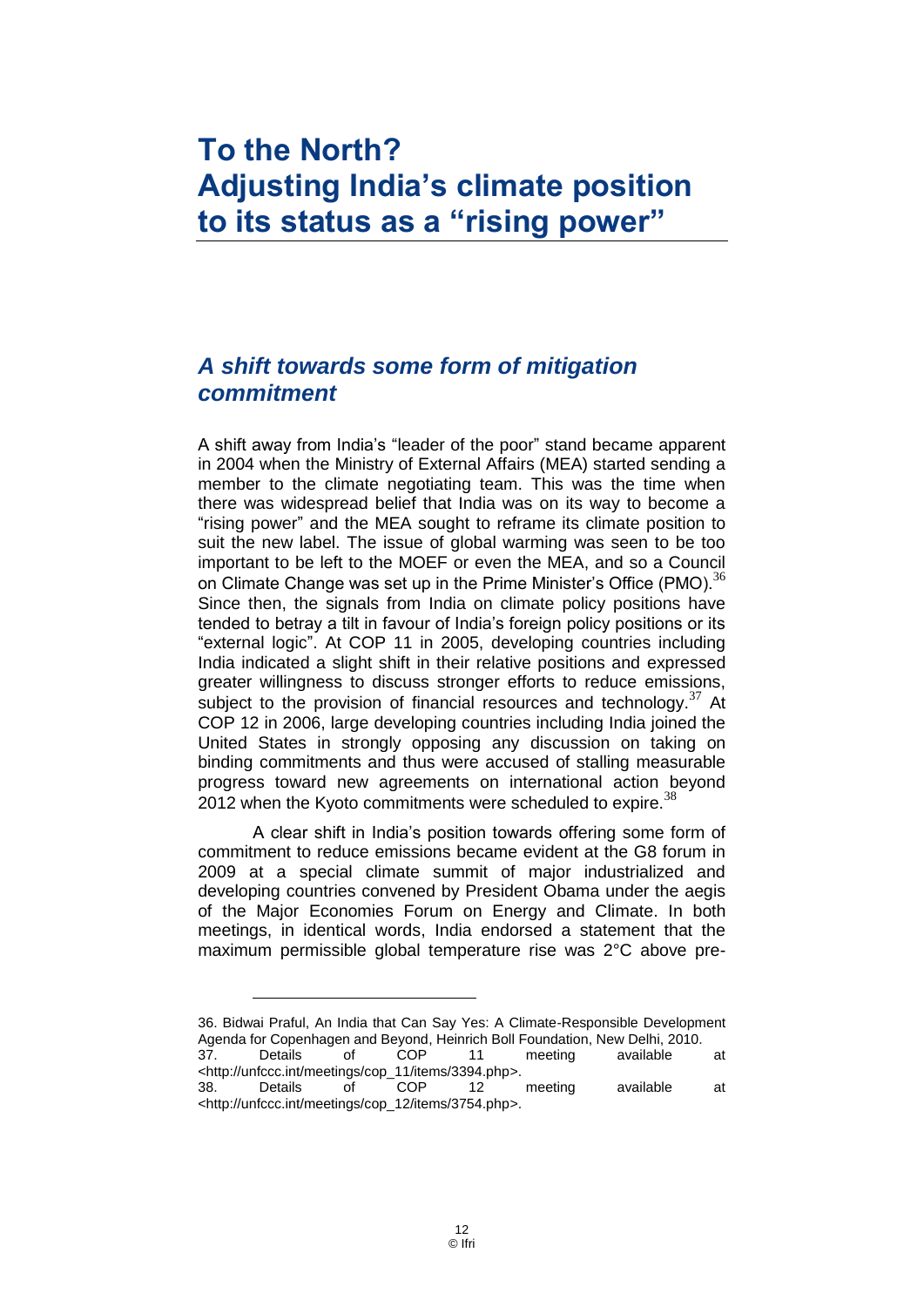industrial levels. $39$  At these meetings, developed nations agreed, for the first time, that their emissions should be cut by 80 per cent by 2050, a precondition to developing countries agreeing to a global reduction of 50 per cent by then. Developing country leaders, including the Prime Minister of India, rejected this global target but India's endorsement of the 2°C target was read as a move towards making mitigation commitments in the future.<sup>40</sup> The English language media in India, which is seen to reflect the views of the small but vocal urban middle class and elite population with relatively more favourable views towards the West in general and the United States in particular, hailed it as "a sign of India's growing diplomatic heft" and as an "indication of the bigger role that India would play in global governance.<sup>"41</sup> As expected, India went on to announce more significant moderations in its negotiating stand in Copenhagen in 2009 and then in Cancun in 2010.

The presence of the MEA and the Prime Minister's Office in the Climate Change negotiating team re-framed India's narrative on climate action and the MOEF adapted quickly to the shift. Prior to COP 15 in 2009, a leaked letter from Mr Jairam Ramesh, the Minister of Environment & Forests to the Prime Minister of India, Mr Manmohan Singh, called for a radical shift in India's position in climate negotiations. The letter asked for India to dissociate itself from the Group of 77 Developing Countries (G 77) so that India can back Australia's or the United States alternative to the Kyoto Protocol.<sup>42</sup> According to the Minister's letter, this was because India would be seen as "pragmatic and constructive rather than argumentative or polemic."

Early in December 2009, India announced that it was ready to make a voluntary reduction in carbon emission intensity of 25-30 per cent from 2005 levels. This came a week after China announced that it was open to making a reduction of 40 per cent in its carbon  $\frac{1}{2}$  emission intensity from 2005 levels.<sup>43</sup> In a speech to the lower house of India's Parliament a few days before the Copenhagen summit, the Minister for Environment & Forests who was to represent India at Copenhagen dismissed, for the first time, India's historical stand that per person emissions should be the basis for equitable burdensharing. Calling India's low per capita emissions an "accident of history", the Minister declared that India's biggest failure was its inability to control population growth and indicated that India would

<sup>39.</sup> Declaration on 'Responsible Leadership for a Sustainable Future' made at the G 8 summit available at

[<sup>&</sup>lt;www.g8italia2009.it/static/G8\\_Allegato/G8\\_Declaration\\_08\\_07\\_09\\_final%2c0.pd](http://www.g8italia2009.it/static/G8_Allegato/G8_Declaration_08_07_09_final%2c0.p)f>. 40. Ibid.

<sup>41.</sup> "Good G8 Spurs India's Hope for Global Role", *Financial Express*, 14 July 2009.

<sup>42.</sup> "Will India Change the Climate at Copenhagen?", *Economic & Political Weekly*, Vol. XLIV, No 47, 21 November 2009.

<sup>43.</sup>Prime Minister's Statement on his departure to Copenhagen on 17 December 2009 available at *<*[http://pmindia.nic.in/pressrel.htm>](http://pmindia.nic.in/pressrel.htm)*.*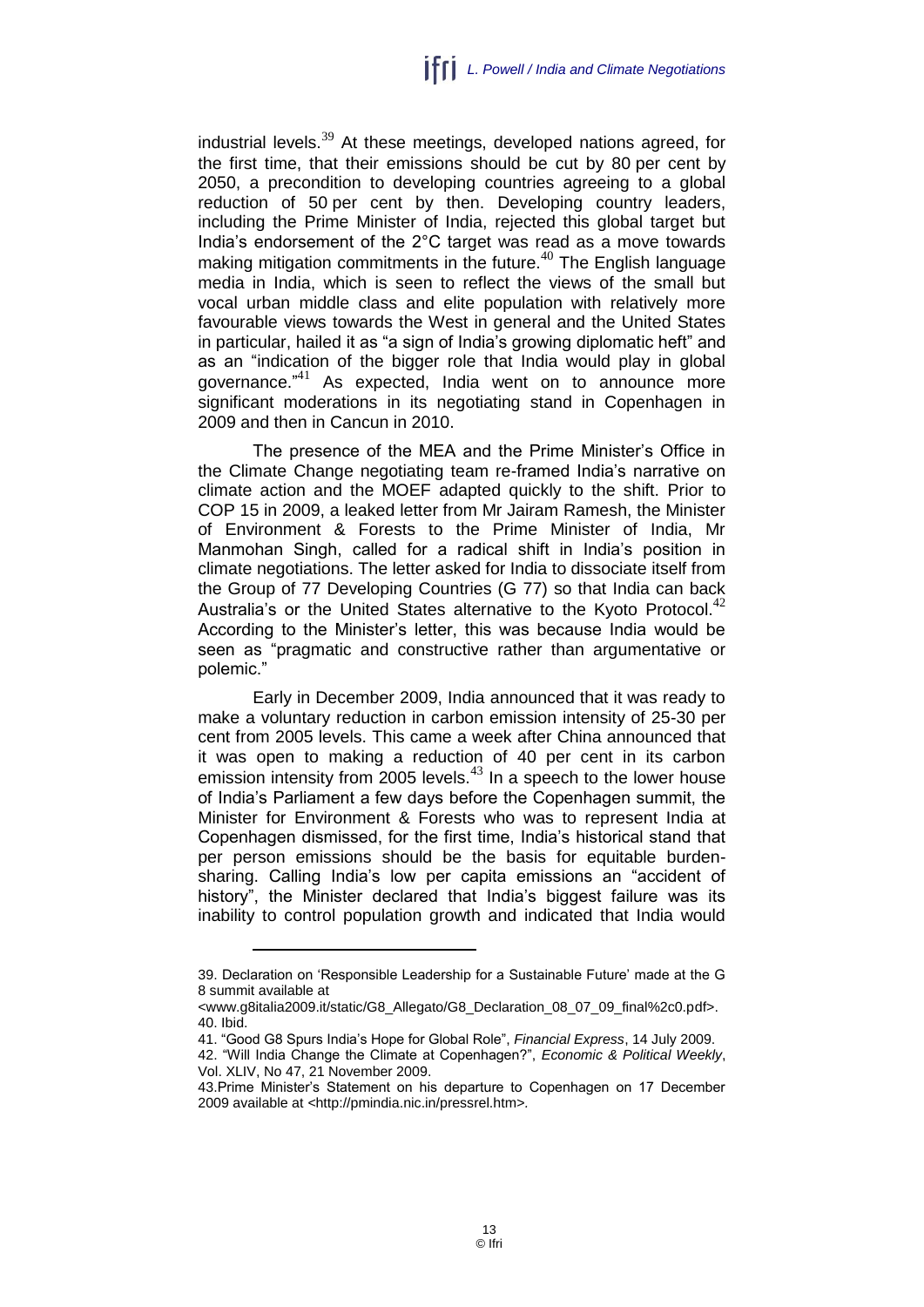accept international scrutiny of its mitigation efforts, a measure India had consistently opposed in the past.<sup>44</sup> The Minister's speech was also notable for the absence of the argument that the "historic responsibility" of causing climate change rested on developed countries. Coincidently, the threads of the same argument could be found in an article in the Wall Street Journal (WSJ) by William Antholis of the Brookings Institute, who accompanied Secretary of State Hillary Clinton to India earlier that year.<sup>45</sup> The WSJ article argued that India should be forced to reduce emissions because it had been "less responsible than the United States in controlling population growth". 46

The shift away from the per person emission argument was seen as a compromise on India's development agenda and was not well received domestically, with all opposition political parties including those seen to be aligned with global and domestic capitalist interests expressing their disapproval. The Minister for Environment & Forests was forced to retract his earlier statements and reiterate India's commitment to the per person argument in a speech to the upper house of the Parliament the following day. $47$  In the end, the Minister's speech at the Copenhagen summit merely reiterated the statement that India's per person emissions would not exceed global average per person emission levels even by 2030.<sup>48</sup>

#### <span id="page-15-0"></span>*Lessons from the Copenhagen and Cancun Conference of Parties (2009 and 2010)*

Ironically, the turn of events at Copenhagen revealed that all the effort put into aligning India's narrative with that of the United States was redundant. India along with the rest of the world discovered, to their surprise that the United States had unwittingly ceded its position as the indispensible nation in climate negotiations to China. $49$  The emergence of China as a large emitter and a global economic power that cannot be bullied into an agreement that compromises its

[information/Minister%27s%20speech%20on%2016.12.pdf>](http://moef.nic.in/downloads/public-information/Minister%27s%20speech%20on%2016.12.pdf).

<sup>44.</sup> "Clarify Position on Climate Change: CPI (M)", *The Hindu*, 6 December 2009.

<sup>45.</sup> Antholis William, "India & Climate Change", *The Wall Street Journal*, 20 July 2009.

<sup>46.</sup> This argument becomes invalid when the population growth of the United States and India are compared from the 1770s, when industrialization began. See Powell Lydia, "Climate & the Clash between the Diversely Developed", *Journal of the Indian Ocean Region*, Vol. 6, Issue 2, December 2010.

<sup>47.</sup> "Experts fear Carbon Cuts will hurt Growth", *Daily News & Analysis*, 5 December 2009.

<sup>48.</sup> "Speech of the Minister for Environment & Forests, Government of India on 16 December 2009", *Press Release by the Ministry of Environment & Forests*, [<http://moef.nic.in/downloads/public-](http://moef.nic.in/downloads/public-information/Minister%27s%20speech%20on%2016.12.pdf)

<sup>49.</sup> Carlarne Cinnamon, "The Glue that binds or the Straw that Broke the Camel's Back?", op. cit.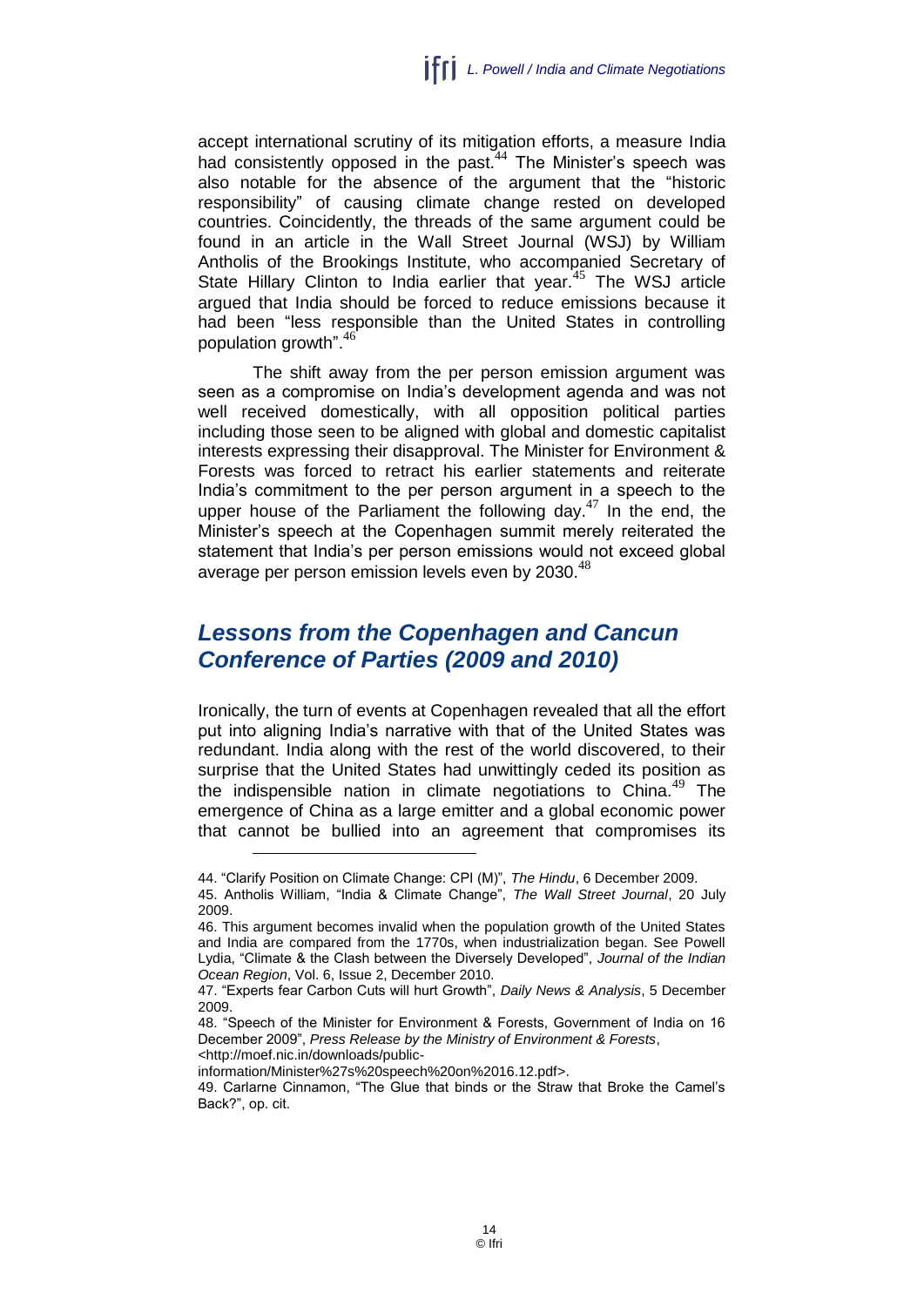economic interests, ensured that no one country or block of countries would be able to direct negotiations to ensure a unified outcome. India, which had signalled some moderation on its original position, grasped the moment and went along with China and the other rising powers, Brazil and South Africa, in sticking to its long held position. The Copenhagen accord, which emerged from a secretive meeting of 26 countries under the leadership of large western emitters such as the USA and Australia, received reluctant approval from the rest of the group.<sup>50</sup> The 193 members of the UNFCCC only chose to "take note of" and not "adopt" the three-page document, which did not mention any figures for emission reduction for developed countries after the expiry of the Kyoto Protocol. Though the western media chose to project the Copenhagen accord as a positive outcome, the more informed sections of the press concluded that Copenhagen had failed to forge a Global alliance on climate change. The 'rising power' of China, India and other developing countries in global negotiations was blamed for the 'failure' in consolidating a multilateral worldorder. $51$ 

The collapse of the attempt by the Danish Presidency to impose the Copenhagen accord drafted secretly by a small group of nations on a multilateral platform of 193 nations also signalled the uncertain beginning of a more 'inclusive' multilateral world order. In this new multilateral order, nations other than the small group of industrialised countries were able to raise a 'voice'. While it is true that the 'voice' would not have been heard but for the fact that it was from the large economic shoulders of China, it was a hitherto unheard voice. The unexpected birth of a more inclusive multilateral world in Copenhagen was received with understandable fear by the industrialised west and was forcefully challenged at Cancun the following year. $52$ 

In the run up to COP 16 at Cancun in 2010, the rhetoric in the western media was framed in such a way that making a 'deal' at the end of the summit was more important than the contents of the deal or solving the problem at hand, which was to limit carbon emission. This meant that it became more important for countries like India not to be seen as 'deal breakers' than it was for countries like the United States to be seen as 'large emitters'. Consequently, the Cancun deal overlooked the objective end of limiting carbon emissions and instead focussed on the supposed means to achieve that goal – finance and technology. The compromises in the Cancun deal came mostly from India and other large developing countries, while the developed

<sup>50.</sup> Text of the Copenhagen Accord available at: [<http://moef.nic.in/downloads/public-](http://moef.nic.in/downloads/public-information/Minister%27s%20speech%20on%2016.12.pdf)

[information/Minister%27s%20speech%20on%2016.12.pdf>](http://moef.nic.in/downloads/public-information/Minister%27s%20speech%20on%2016.12.pdf).

<sup>51.</sup> Khor Martin, "The Real Tragedy of Copenhagen", *Economic & Political Weekly*, Vol. XLV, no. 1, 2 Jan. 2010.

<sup>52.</sup> Powell Lydia, "As Potencias Enias: Eensau E as Mudancas Climaticas: O Caso Da India in Dane", op. cit.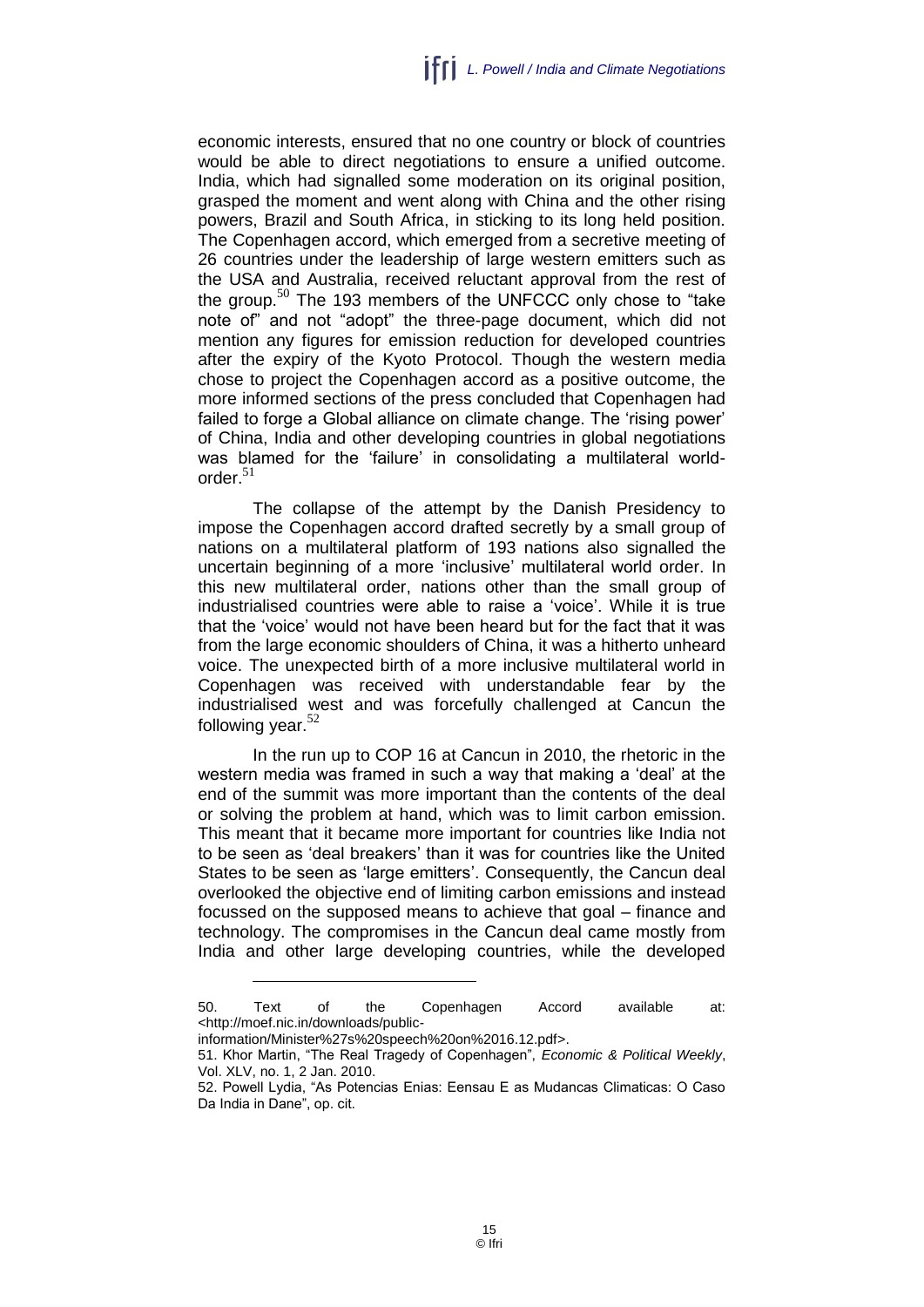countries held their positions. Voluntary targets for significant emission cuts were mentioned, but the document contained no meaningful legal framework for achieving those targets or enforcing regulations at a global level.

#### <span id="page-17-0"></span>*India's renewed emphasis on equity and fair distribution of responsibility*

By this time, developed nations realised that the aggregate economic size of countries that was the basis of the division of labour between Annex I countries and non-Annex I countries in curtailing carbon emissions under the Kyoto Protocol was no longer valid and sought to re-interpret the "common but differentiated responsibilities and respective capabilities" (CBDR-RC) principle.<sup>53</sup> This attempt at diluting the CBDR-RC principle became a concern for India and other developing countries.<sup>54</sup> In the light of this concern, India requested the inclusion of an agenda item, which included "equitable access to sustainable development" before the COP 17 meeting at Durban.<sup>55</sup> This brought equity and fair distribution of responsibility back on the negotiation table. At Durban, the Ad Hoc Working Group on the Durban Platform for Enhanced Action (ADP) launched to develop a new global compact that would come into force by 2015 to replace the Kyoto Protocol contained the legally ambiguous phrase "agreed outcome with legal force" in its final declaration.<sup>56</sup> Many observers saw this as a compromise between India that had the redline of equity that it could not cross and the EU that had the red line of coming up

<sup>53.</sup> According to the definition of UNFCCC, Annex I parties include the industrialized countries that were members of the OECD (Organisation for Economic Co-operation and Development) in 1992, plus countries with economies in transition (the EIT Parties), including the Russian Federation, the Baltic States and several Central and Eastern European States. Annex I parties (excluding EIT parties) are required to provide financial resources to enable developing countries to undertake emissions reduction activities and to help them adapt to adverse effects of climate change. In addition, they have to take all practicable steps to promote the development and transfer of environmentally friendly technologies to EIT Parties and developing countries. More details available at: <http://unfccc.int/parties\_and\_observers/items/2704.php>.

<sup>54.</sup> See for example the speech by India's Environment Minister in 2011, available at: [<http://envfor.nic.in/downloads/publicinformation/MEF%20Remarks%20Indaba%20S](http://envfor.nic.in/downloads/publicinformation/MEF%20Remarks%20Indaba%20Session%20Dec%2009%201800%20hrs.pdf) [ession%20Dec%2009%201800%20hrs.pdf>](http://envfor.nic.in/downloads/publicinformation/MEF%20Remarks%20Indaba%20Session%20Dec%2009%201800%20hrs.pdf), accessed on 12 May 2015.

<sup>55.</sup> *UNFCCC COP 17 agenda items*, available at: [<http://unfccc.int/resource/docs/2011/cop17/eng/01.pdf>](http://unfccc.int/resource/docs/2011/cop17/eng/01.pdf) accessed on 12 May 2015. India also requested the inclusion of two other items related to access to technologies and trade issues.

<sup>56.</sup> UNFCCC, Draft Dec. -/CMP/7, Outcome of the Work of the Ad Hoc Working Group on Further Commitments for Annex I Parties under the Kyoto Protocol, 16<sup>1</sup> session.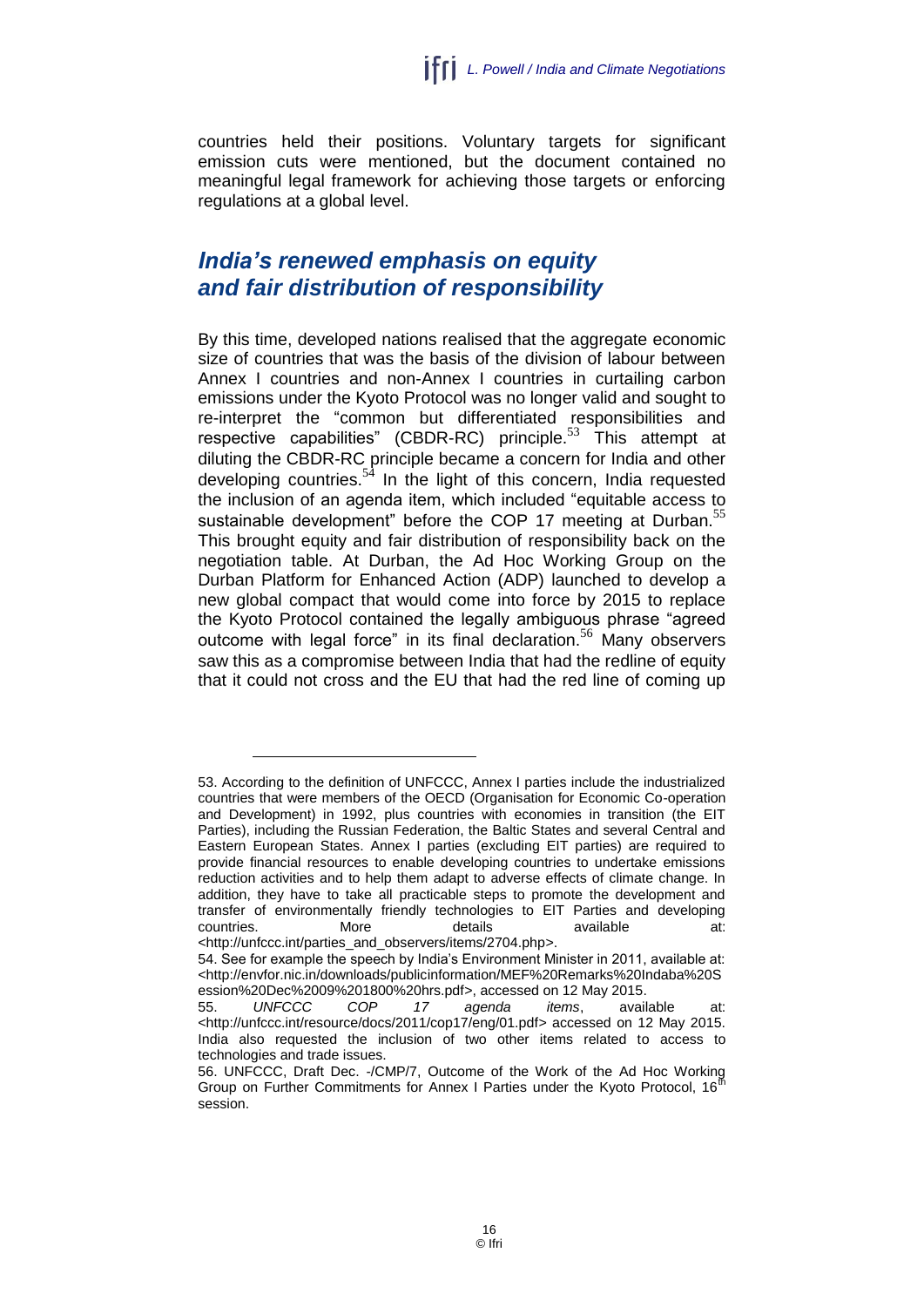with a "legally enforceable mandate applicable to all" that it could not cross.<sup>57</sup>

COP 18 at Doha and COP 19 at Warsaw saw India defending the CBDR-RC principle along with other developing countries including China. $58$  Participants (including some who were part of the Prime Minister's advisory council on climate change) at an informal roundtable held in New Delhi prior to COP 20 at Lima categorically reiterated the view that India's redline would remain equity (in terms of responsibility in sharing the burden of limiting carbon emissions as well as in terms of the right to economic growth) and that it would call for adherence to the CBDR principle enshrined in the UN convention.<sup>59</sup> There was little optimism among participants over a legally binding agreement in Paris in 2015. Indeed, almost all participants were confident that developed countries would not agree to a binding commitment on offering technology and finance to developing countries.<sup>60</sup> The reluctance of developed countries on the technology and finance front is probably the 'get out of agreement free card' that India (and other developing countries) is likely to play in Paris.

#### <span id="page-18-0"></span>*India's low carbon growth initiatives at the domestic level*

Though India has been relentless in not committing to carbon mitigation targets, it has voluntarily embarked on policies to reduce carbon emissions and adapt to changes in the climate. Among India's many policy announcements, the declaration by the new Government that came to power in 2014 that it will increase renewable energy capacity five times the current level to 175 GW by 2022 has captured the attention of observers in the west. $61$  The presumption is that such a large increase in renewable energy generation will displace fossil fuels. What has got less attention is that the new targets for renewable energy came along with the target for doubling coal

<sup>57.</sup> Moncel Remi, "Unconstructive Ambiguity in the Durban Climate Deal of COP 17 / CMP 7", *Sustainable Development Law & Policy*, Vol. 12, no. 2, 2012, pp. 6-11, 52- 56.

<sup>58.</sup> Sethi Nitin, "India Defends Firewall between Rich and Poor Countries", *The Hindu*, 20 Nov. 2013.

<sup>59.</sup> "UNFCCC COP 20 Meeting in Lima: Road from Lima to Paris", *Observer Research Foundation Briefing*, January 2015, available at: [<www.orfonline.org/cms/export/orfonline/documents/Energy/lima-briefing.pdf>](http://www.orfonline.org/cms/export/orfonline/documents/Energy/lima-briefing.pdf).

<sup>60.</sup> Personal conversations with experts at the event on "Road from Lima to Paris", held in January 2015 at the Observer Research Foundation, New Delhi.

<sup>61.</sup> See website of India's Ministry for New & Renewable Energy for details at: [<www.mnre.gov.in/>](http://www.mnre.gov.in/).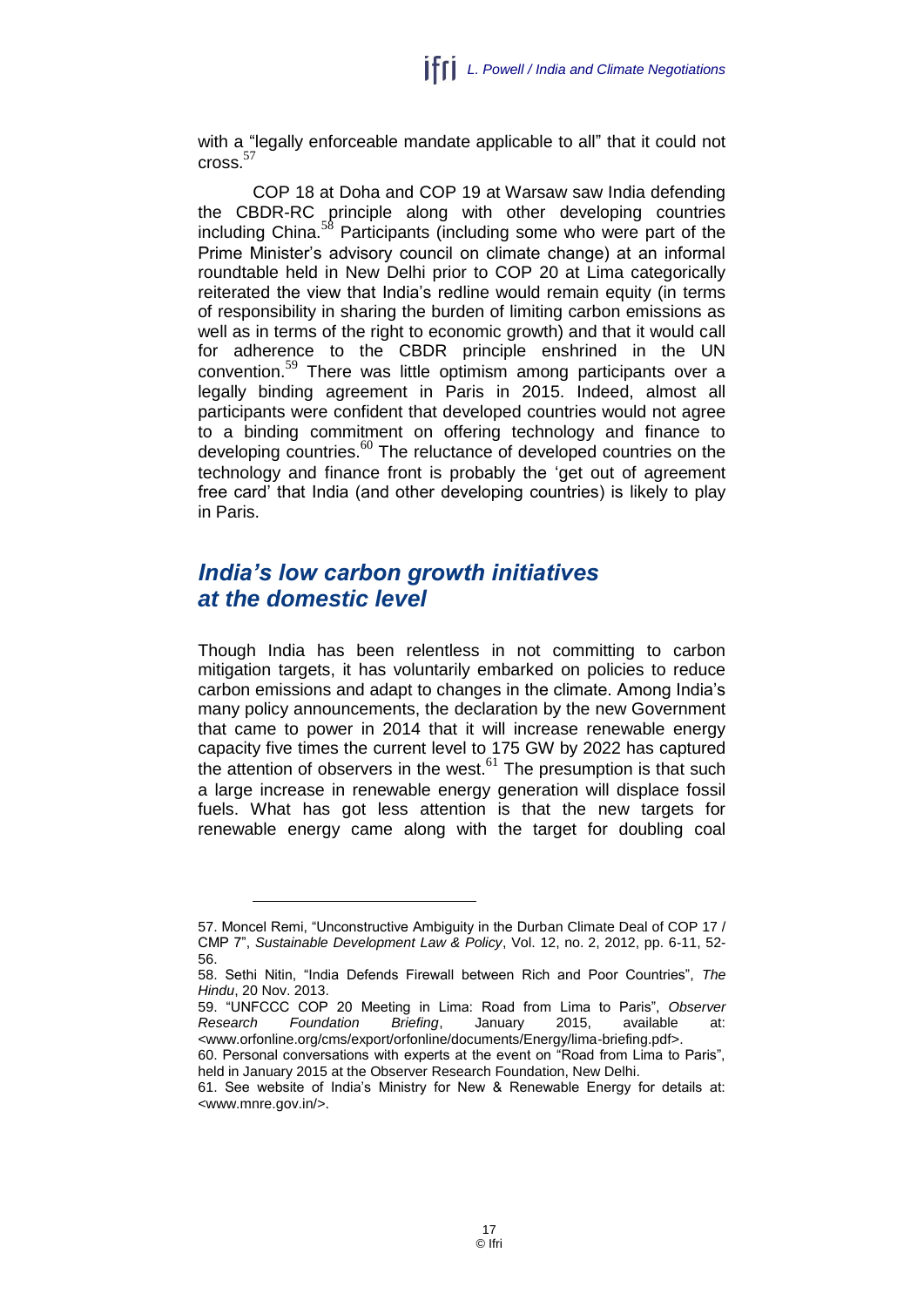production to 1 billion tonnes by  $2020$ .<sup>62</sup> Many within India, including those who are strongly in favour of increasing renewable energy capacity, see the target for renewable energy as 'aspirational' and the target for coal as achievable.  $63,64$  If India were to meet the target it has set itself for solar energy, it would have to set up, in just five years, the photo voltaic (PV) capacity that the entire world managed to set up until 2013. $65$ 

The reduction of subsidies on petroleum has also been seen as a low carbon growth measure as it is projected to reduce consumption.<sup>66</sup> But this policy move was pushed more by the desire to limit fiscal deficit arising from growing subsidy allocations, which has been a long-term concern, than by the desire to reduce carbon emissions. Even with subsidies, Indian petroleum product prices are comparable to those in the EU on the basis of purchasing power parity (PPP) prices because India taxes petroleum products heavily.<sup>67</sup> The implicit tax on diesel is \$42 per tonne and that on petrol is \$64 per tonne, which is above the \$25-35 per tonne tax considered to be a reasonable initial tax on  $CO<sub>2</sub>$  emissions.<sup>68</sup> The tax on petrol and diesel is estimated to reduce consumption and result in 11 million tonnes of carbon reduction, which is equal to the annual emissions of Luxembourg in 2012.

India doubled the tax on coal to \$3 per tonne in the budget for the financial year 2014-15, but this is low compared to the \$50-60 per tonne tax required to account for the health care costs imposed by coal use.<sup>69</sup> Low coal prices do not automatically lead to low electricity prices on account of various commercial and technical losses in India's electricity system. This means that electricity prices at the retail end remain higher than average levels in rich countries. High tariff along with low income levels ensures that electricity consumption at the household level remains very low at an average of about 50 kilo watt hour (KWh) per household per month in rural

<sup>62.</sup> See website of India's Ministry of Coal for details at: [<www.coal.nic.in/coal/index.html>](http://www.coal.nic.in/coal/index.html).

<sup>63.</sup> Navroz Dubash in an interview to David Rose of the Guardian, available at: [<www.theguardian.com/news/2015/may/27/why-india-is-captured-by-carbon>](http://www.theguardian.com/news/2015/may/27/why-india-is-captured-by-carbon).

<sup>64.</sup> Former Secretary, Ministry of Coal, GoI, at a meeting at the Observer Research Foundation in February 2015.

<sup>65.</sup> Calculations based on figures for solar PV capacity in 2013 by the International Renewable Energy Agency (IRENA).

<sup>66.</sup> Ministry of Finance, GoI, "Chapter 9: From Carbon Subsidies to Carbon Taxes", in *Economic Survey, 2014-15*, 2014.

<sup>67.</sup> Calculated from OECD electricity tariffs and average Indian electricity tariffs.

<sup>68.</sup> Ministry of Finance, GoI, "Chapter 9: From Carbon Subsidies to Carbon Taxes", op. cit.

<sup>69.</sup> Ibid.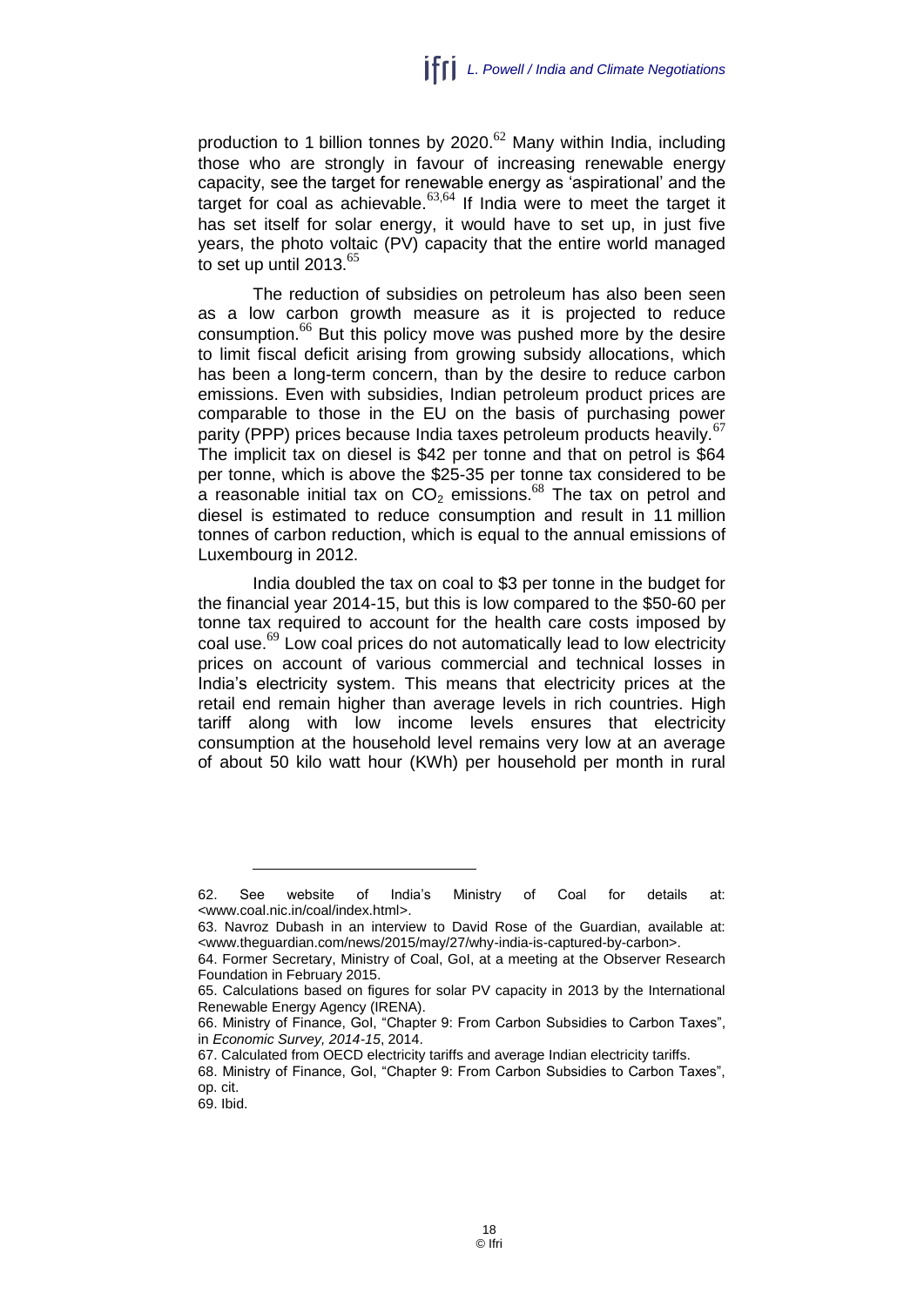areas, and 100 kWh per household per month in urban areas, which is far below what is required for decent living standards.<sup>70</sup>

India is likely to highlight these and other low carbon growth measures that it has elaborated in its  $12<sup>th</sup>$  five-year plan in its Intended Nationally Determined Contribution (INDC) report to be submitted before COP 21 in 2015.<sup>71</sup> India's INDC may also contain elaborate details on its adaptation missions given that it spends more than 4 per cent of its GDP (which is higher than what it spends on defence and higher than climate funds made available by rich countries) on adapting to natural disasters such as floods and drought that are attributed to global warming. $72$ 

India's  $12<sup>th</sup>$  plan lists 12 action plans for "green and inclusive growth" based on the concept of co-benefits (such as carbon mitigation leading to better health outcomes) but carefully qualifies each with its impact on inclusiveness.<sup>73</sup> Most of the actions listed for reducing carbon emissions such as increasing efficiency of coalbased power plants or increasing the share of renewable energy may result in higher electricity prices that could potentially have an impact on inclusive access to energy for the poor.<sup>74</sup> This is an important concern that cannot be wished away.

74. Ibid.

<sup>70.</sup> United Nations, *Energy for a Sustainable Future, the Secretary-General's advisory Group on energy and Climate change*, 2010, available at: [<www.un.org/millenniumgoals/pdf/AGECCsummaryreport\[1\].pdf>](http://www.un.org/millenniumgoals/pdf/AGECCsummaryreport%5b1%5d.pdf).

<sup>71.</sup> Planning Commission, *Twelth Five-Year Plan (2012–17), I*, New Delhi: Sage Publications, 2013, pp. 141–42.

<sup>72.</sup> "UNFCCC COP 20 Meeting in Lima: Road from Lima to Paris", op. cit.

<sup>73.</sup> Planning Commission,*12th Five-Year Plan (2012–17), I*, op. cit.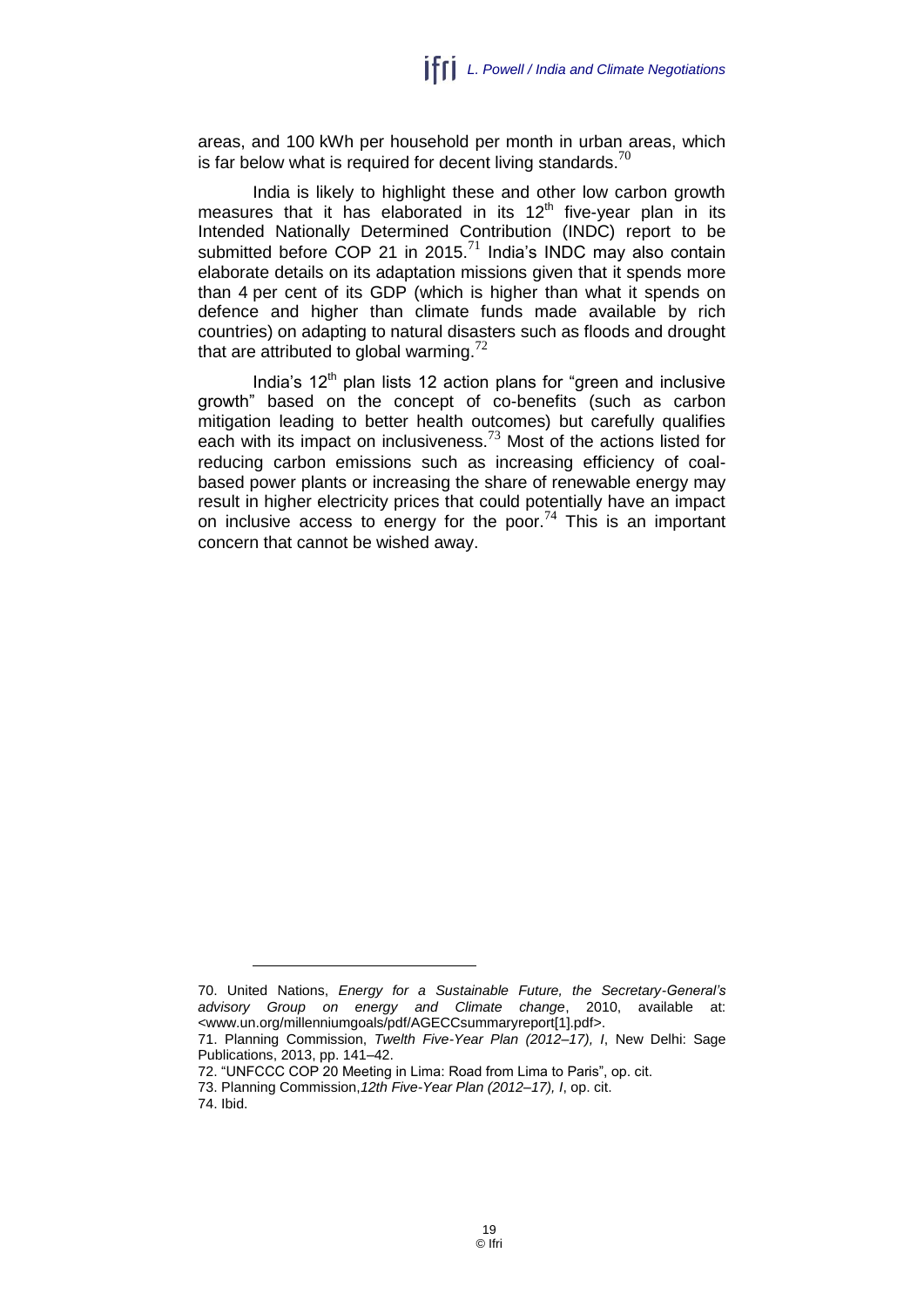### <span id="page-21-0"></span>**Conclusions**

The joint statement issued by India and China on the occasion of Indian Prime Minister Narendra Modi's visit to China in May 2015 indicates that there is low probability of India deviating significantly from its insistence on adherence to principles under the UNFCCC at COP 21. In their joint statement, the two countries emphasized that the UNFCCC remained the "most appropriate framework for international cooperation" to address climate change.<sup>75</sup> The two countries reaffirmed the principles of equity and common but differentiated responsibilities and demanded that developed countries reduce GHG emissions and provide finance, technology and capacity building support to developing countries. They also said that the 2015 agreement should address all the pillars: "mitigation, adaptation, finance, technology development and transfer, capacity building and transparency of action and support in a comprehensive and balanced manner".<sup>76</sup> Speaking at the African Ministerial Conference on Environment in Cairo, Egypt, in March 2015 India's Minister for Environment, Forests and Climate Change commented that  $\frac{77}{1}$ .

> *The developed world, which has occupied large carbon space today, must vacate the space to accommodate developing and emerging economies. We need to understand that ultimately the per capita emission of both developed and developing countries need to move towards a convergent path.*

The insistence on adherence to the CBDR principle and the call to rich nations to vacate carbon space reflected in the statements above cannot be interpreted as signals of significant moderations on India's traditional negotiating positions at COP 21 by any stretch of imagination. Some observers, including those from India, think that India's reluctance to sign on to mitigation agreements is understandable and legitimate, but not wise. $\sqrt{8}$  They point out that as India could potentially have the largest number of victims of disasters such as floods and drought supposedly caused by global warming, it would be wise to join an agreement to curb carbon emissions. While

76. Ibid.

<sup>75.</sup> Third World Network, available at:

[<sup>&</sup>lt;www.twn.my/title2/climate/info.service/2015/cc150502.htm>](http://www.twn.my/title2/climate/info.service/2015/cc150502.htm).

<sup>77.</sup> Mohan Vishwa, "India Appeals Rich Nations to Vacate Carbon Space for Emerging Economies", *Times of India*, 4 March 2015.

<sup>78.</sup> See for example Rajamani Lavanya, "India's Negotiating Position on Climate Change: Legitimate but not Sagacious", *CPR Issue Brief*, November 2007.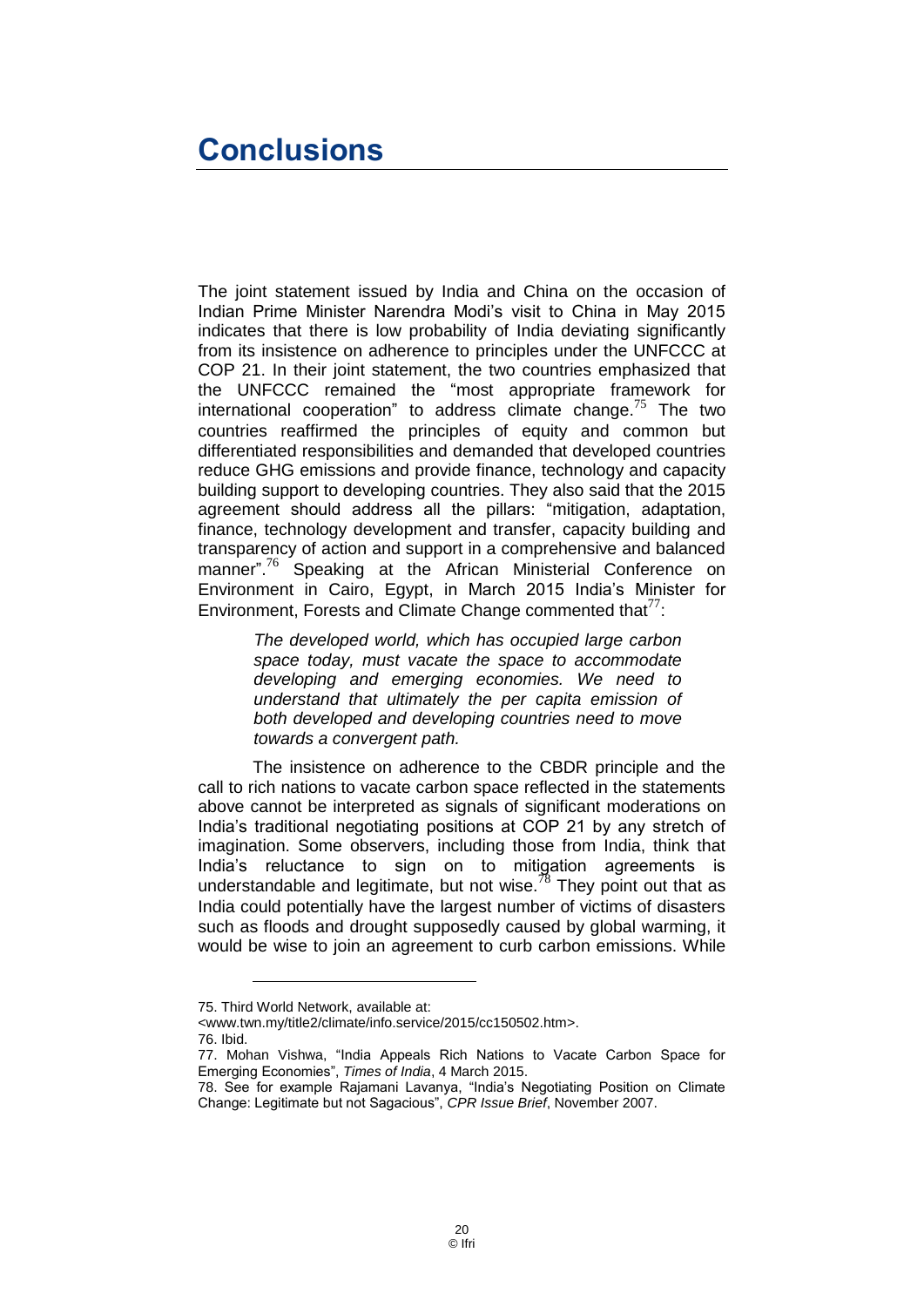this sounds logical, it becomes less so when temporal, spatial, social and political scales are taken into consideration.

Carbon emission reduction is a global public good and each country has a built-in incentive to free ride on the efforts of other countries. It is also non-rivalrous and non-excludable, in the sense that one country's mitigation action can benefit the whole world and no country can be excluded from appropriating the benefits. Game theory models see the current climate negotiations as a 'public-goods' game in which incentives for cooperation are lower than that of other well-known games such as the prisoners' dilemma.<sup>79</sup> In a world with identical countries (say in terms of size and wealth), the emission reduction provides little or no incentive for free riding, but problems arise when countries differ in terms of size and wealth (geographic conditions, habits, resource endowments, governance structures etc., could be other differences not accounted for in game theoretical models). <sup>80</sup> As per these models, if size is the only difference between countries, then large countries will place a higher value on mitigation while smaller countries will place a proportionally lower value. If wealth is the major difference, then poor countries will place a much lower value on mitigation compared to rich countries and will tend to free ride.<sup>81</sup> The current global climate-negotiating framework assumes that all countries will assign the same value on mitigation efforts and that the differences between countries, if any, can be addressed through an appeal to scientific knowledge and moral sentiments.<sup>82</sup>

India, which is a curious combination of large size (population numbers) and relative poverty (low per capita incomes), stands testimony to some of the predictions of game theory models. As a poor country, India evidently has low incentives for mitigation action but, as a large country, it has relatively larger incentives for mitigation action (more victims of climate change and consequently more gains from mitigation action). However the incentives to free ride as a poor country far outweigh the incentive to seek greater mitigation as a large country because its domestic logic is consistent with the former rather than the latter position. Immediate concerns such as poverty alleviation and consequently the need for economic growth are seen to be more important than the distant possibility of benefitting from climate mitigation action.

For the first time in nearly two centuries, major 'emerging powers' such as India are actually very poor. The so-called 'economic power' of India is driven by quantitative factors (size measured in terms of population numbers) rather than qualitative factors such as economic efficiency and productivity, which define the economic

<sup>79.</sup> Rand D G, Dreber Ellingsen T, Fundenberg, D & Nowak M A, "Positive Interactions Promote Public Cooperation"*, Science*, Vol. 325, 4 Sept. 2009.

<sup>80.</sup> Cramton P & Stoft S, "International Climate Games: From Caps to Cooperation", *Global Energy Policy Center Research Paper*, No 10-07, 2010.

<sup>81.</sup> Ibid.